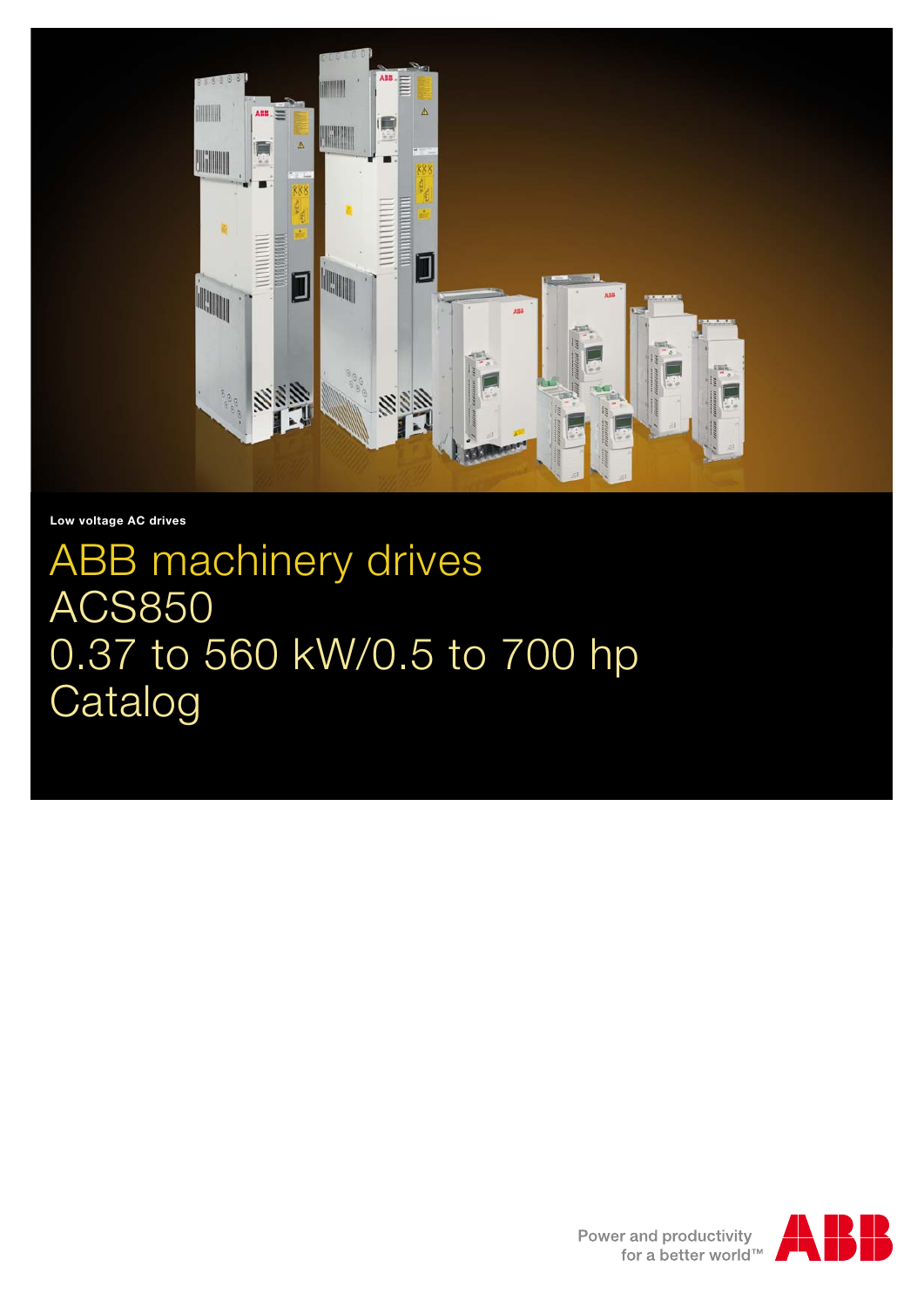# Selecting and ordering your drive

Type designation is a unique reference number that clearly identifies the drive by construction, power and voltage rating and selected options. Using the type designation you can specify your drives from the wide range of options available. Options are added to the type designation using the corresponding "plus" (+) code.

Build up your own ordering code using the type designation key below or contact your local ABB drives sales office and let them know what you want. Use page 3 as a reference section for more information.

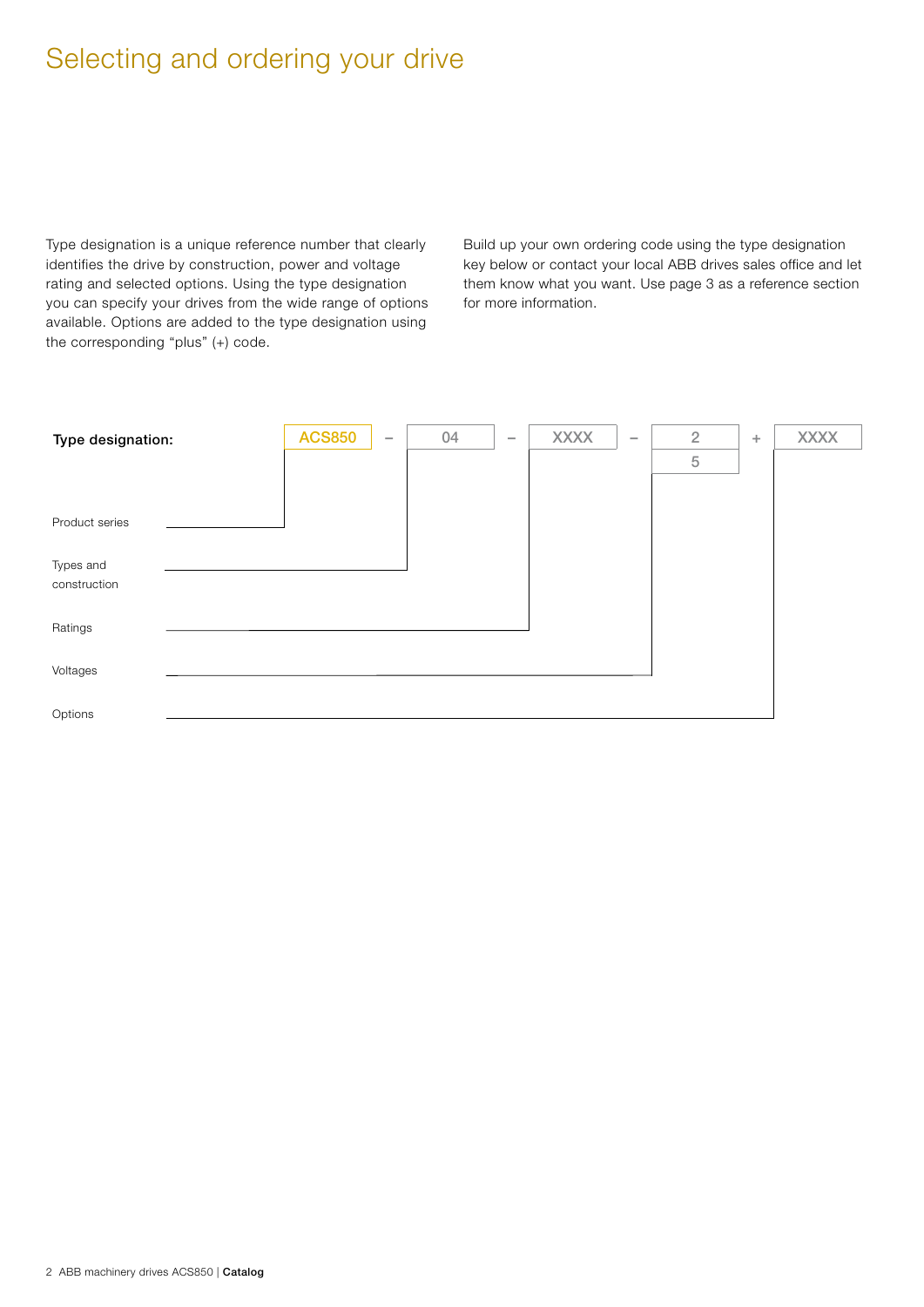# **Contents** ABB machinery drives, ACS850

| Introduction to ACS850                                                                                   | $\overline{4}$ |
|----------------------------------------------------------------------------------------------------------|----------------|
|                                                                                                          |                |
| Main features                                                                                            | 5              |
|                                                                                                          |                |
| <b>Technical data</b>                                                                                    | 6              |
|                                                                                                          |                |
| Ratings, types and dimensions                                                                            | $\overline{7}$ |
|                                                                                                          |                |
| Standard control program                                                                                 | 9              |
|                                                                                                          |                |
| Standard software features                                                                               | 10             |
|                                                                                                          |                |
| Standard I/O                                                                                             | 11             |
|                                                                                                          |                |
| Options                                                                                                  | 12             |
| Control and communication modules                                                                        | 12             |
| Control panel                                                                                            | 13             |
| G frame drive modules                                                                                    | 14             |
| <b>EMC</b> filters                                                                                       | 15             |
| Mains circuit                                                                                            | 16             |
| PC tools                                                                                                 | 19             |
| Crane control program<br>the contract of the contract of the contract of the contract of the contract of | 20<br>.        |
| Synchronous reluctance motor and drive package                                                           | 21             |
| Remote monitoring and diagnostic tools                                                                   | 22             |
| Expertise at every stage of the value chain                                                              | 23             |
|                                                                                                          |                |
| Secure uptime throughout the drive life cycle                                                            | 23             |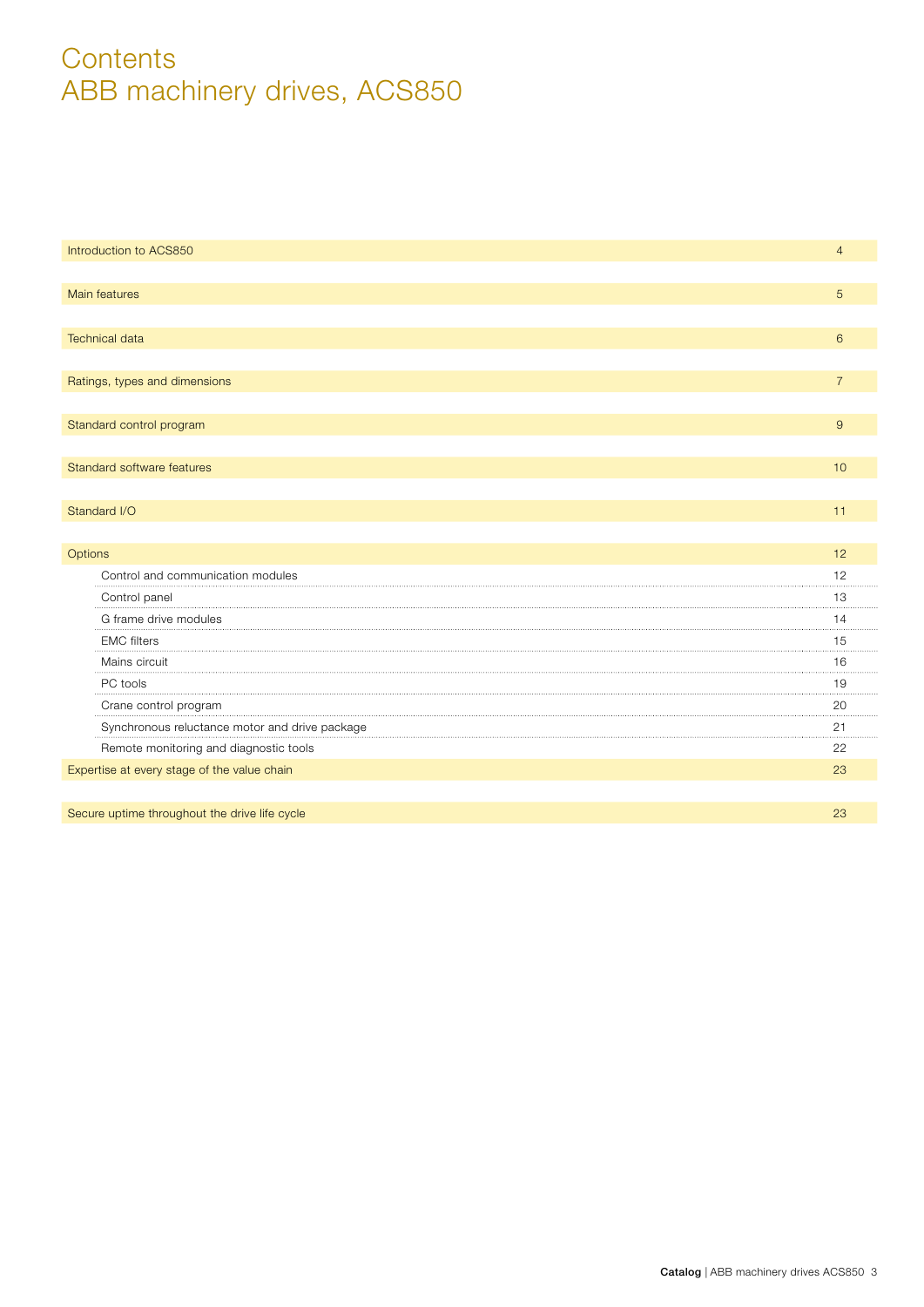# Introduction to ACS850



ABB machinery drives are designed to meet the production and performance needs of machine builders, system integrators, panel builders and end users in a broad range of applications. ACS850 drives are ideal for applications like cranes, extruders, conveyors, winders, pumps, fans and mixers in industries such as material handling, plastic and rubber, food and beverage, textile and metals.

The drives can be configured to meet the precise needs of industries and order-based configuration is an integral part of the offering. Covering a wide power and voltage range with standard and optional features, the drives are readily programmable, making their adaptation to different applications easy.

#### **Wide range of options**

ACS850 drives offer a wide range of built-in options such as different I/O and communications. A wide selection of external accessories is also available. The flexibility and programmability of the drives make them suitable for many applications in different industries.

### **Robust design**

The current ratings of ABB machinery drives are designed for applications that have a high overload requirement. At the heart of the drive is the motor control platform, direct torque control (DTC) that provides accurate motor torque and speed control even without feedback. The drive is designed for a long working life and as such, parts like fans and capacitors are selected to maximize their lifetime. This, together with the extensive protection features and design details such as coated boards, results in excellent reliability for the demanding industrial market.

#### **Optimized cabinet assembly**

ACS850 drives are designed to be built into a customer's own cabinet, using minimal cabinet space while ensuring that cabinet assembly is as easy as possible. The drives can be mounted side-by-side and cabinet assembly documentation is included. The documentation gives examples of different cabinet configurations, examples of drawings and hints on the selection of auxiliary equipment.

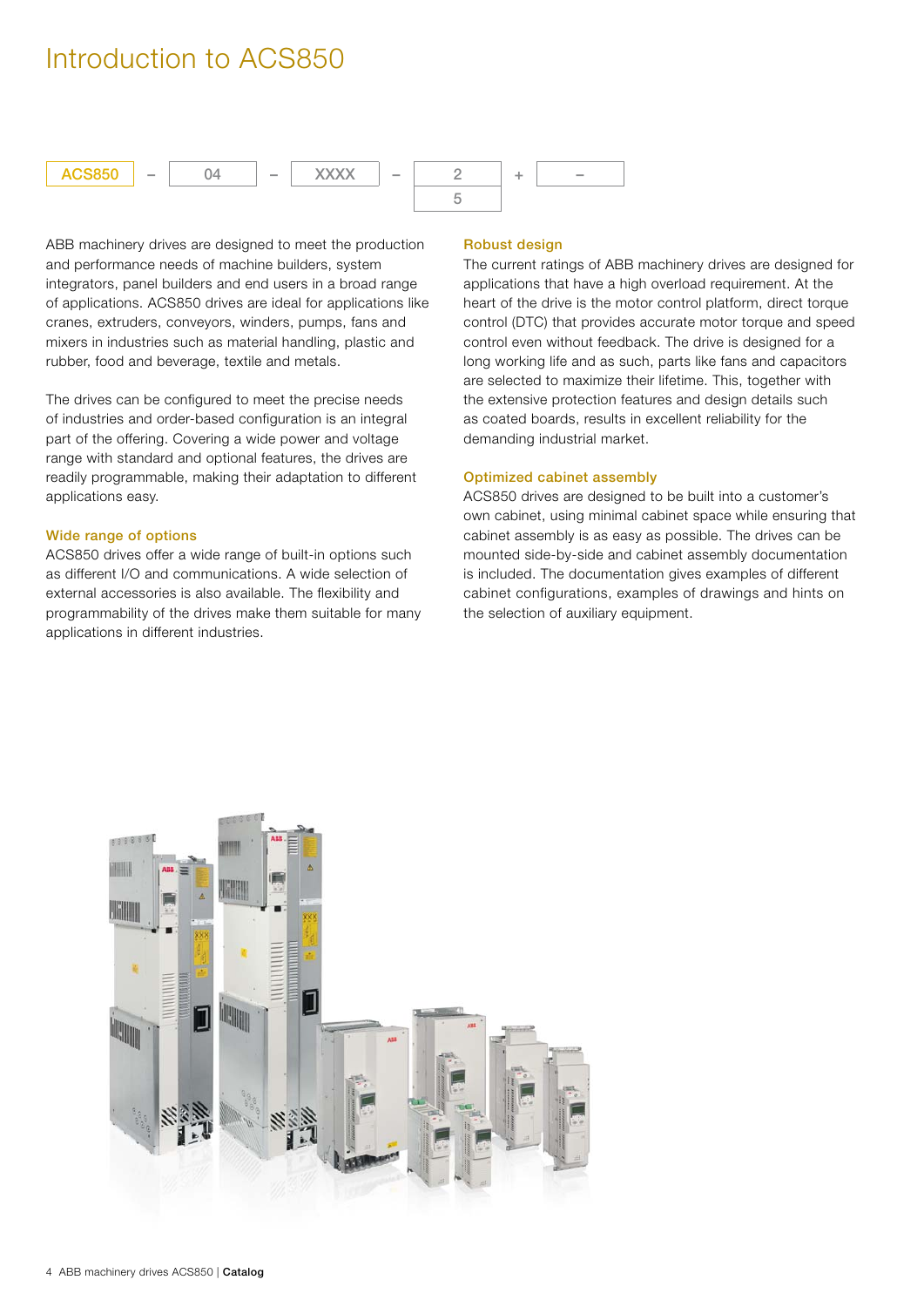# Main features

| Feature                                                                                           | Advantage                                                                                                                                                                                                                                                                          | <b>Benefit</b>                                                                                                                                                                                                                                                                                                            |
|---------------------------------------------------------------------------------------------------|------------------------------------------------------------------------------------------------------------------------------------------------------------------------------------------------------------------------------------------------------------------------------------|---------------------------------------------------------------------------------------------------------------------------------------------------------------------------------------------------------------------------------------------------------------------------------------------------------------------------|
| Modular and compact design                                                                        |                                                                                                                                                                                                                                                                                    |                                                                                                                                                                                                                                                                                                                           |
| Compact size, side-by-side<br>mounting                                                            | Smallest frame size is only 93 mm (4 in) wide.<br>More drives can be placed in the same cabinet.                                                                                                                                                                                   | Optimum installation layout and efficient cabinet space<br>usage.<br>Space and cost savings.                                                                                                                                                                                                                              |
| Modular design                                                                                    | Many standard features and a wide range of options<br>allow different system configurations.                                                                                                                                                                                       | Fits many application needs.<br>Offers flexibility in system design.                                                                                                                                                                                                                                                      |
| User interface and programming                                                                    |                                                                                                                                                                                                                                                                                    |                                                                                                                                                                                                                                                                                                                           |
| Intuitive human-machine interface                                                                 | Large alphanumeric display showing different assistants<br>and macros.                                                                                                                                                                                                             | Faster and more accurate drive configuration.<br>Optimal drive settings as assistants offer interactive help.                                                                                                                                                                                                             |
| Drive programming and<br>configuration                                                            | Can replace relays and small PLCs with function block<br>programming.                                                                                                                                                                                                              | Lower investment cost.<br>Higher flexibility in system design.                                                                                                                                                                                                                                                            |
| Memory unit for easy drive<br>management                                                          | Complete drive configuration and settings are stored in<br>a separate memory unit.<br>Power or control unit can be replaced without<br>parameter setting.                                                                                                                          | Drive functionality can be easily configured, modified or<br>updated with the memory unit.<br>Offers quick and easy after-sales service.                                                                                                                                                                                  |
| Designed for reliability                                                                          |                                                                                                                                                                                                                                                                                    |                                                                                                                                                                                                                                                                                                                           |
| Robust main circuit design                                                                        | Enhanced reliability.<br>Coated boards and long lifetime components.<br>Cooling supervision (depending on frame size).                                                                                                                                                             | Less process interruptions.<br>Lower maintenance costs.                                                                                                                                                                                                                                                                   |
| <b>Extensive protection</b>                                                                       | Advanced thermal protection of the drive<br>semiconductors and motor.                                                                                                                                                                                                              | Higher process uptime.<br>Early warning of any production interruptions.                                                                                                                                                                                                                                                  |
| Maintenance assistant                                                                             | Indicates preventive maintenance needs of drive, motor<br>or machine.                                                                                                                                                                                                              | Helps with maintenance schedules and cost control of<br>maintenance.                                                                                                                                                                                                                                                      |
| Diagnostic assistant                                                                              | Helps in locating failures or reasons for performance<br>changes and suggests remedies.                                                                                                                                                                                            | Reduced process downtime.                                                                                                                                                                                                                                                                                                 |
| <b>Optimized use</b>                                                                              |                                                                                                                                                                                                                                                                                    |                                                                                                                                                                                                                                                                                                                           |
| Energy saving calculator                                                                          | Monitors used and saved energy, displayed in kWh,<br>currency ( $\in$ or \$) or volume of CO <sub>2</sub> emission.                                                                                                                                                                | Easy to check the return on investment.                                                                                                                                                                                                                                                                                   |
| Load analyzer                                                                                     | Shows the load profile of the drive.                                                                                                                                                                                                                                               | Easy process analysis.                                                                                                                                                                                                                                                                                                    |
| Energy optimizer                                                                                  | Maximizes efficiency by optimizing the motor flux.                                                                                                                                                                                                                                 | Improves motor performance therefore making the<br>process more efficient.                                                                                                                                                                                                                                                |
| <b>Control and performance</b>                                                                    |                                                                                                                                                                                                                                                                                    |                                                                                                                                                                                                                                                                                                                           |
| Compatible with these AC motors:<br>- induction<br>- permanent magnet<br>- synchronous reluctance | Same drive can be used to control different motor types.                                                                                                                                                                                                                           | Savings in investment costs.                                                                                                                                                                                                                                                                                              |
| Standard drive-to-drive link,<br>configurable as Modbus link                                      | Galvanic isolated connection for master-follower<br>communication or Modbus.                                                                                                                                                                                                       | Lower investment costs.<br>More reliable, disturbance-free isolation.                                                                                                                                                                                                                                                     |
| Different communication options                                                                   | Supports most common communication protocols.                                                                                                                                                                                                                                      | Can be applied to several existing processes.                                                                                                                                                                                                                                                                             |
| Integrated safe torque-off function<br>(up to $SL_3$ )                                            | High SIL class means high reliability of the safety<br>function.<br>Can also be used to implement Emergency Stop<br>without contactors.                                                                                                                                            | Cost-effective and certified solution for safe machine<br>maintenance.<br>Fulfils IEC 61508, EN 62061 and EN ISO 13849-1<br>standards.                                                                                                                                                                                    |
| Extensive configurable<br>standard I/Os                                                           | Optimized accessibility.                                                                                                                                                                                                                                                           | Lower cost.<br>Fewer parts and installation work needed for cabinet<br>assembly.                                                                                                                                                                                                                                          |
| Optional I/O extensions                                                                           | Plug-in analog and digital I/O extensions.                                                                                                                                                                                                                                         | Extends drives' scope, performance and applications<br>opportunities.                                                                                                                                                                                                                                                     |
| Direct torque control                                                                             | Accurate, dynamic and static speed and torque control.<br>Excellent process control even without pulse encoder.<br>High overload and high starting torque.<br>Less noise during motor operation.<br>Output frequency up to 500 Hz.<br>Enhanced motor identification at standstill. | Improves product quality, productivity and reliability.<br>Lower investment cost.<br>Less maintenance.<br>Suitable for use where audible noise is an issue.<br>Applicable in high speed applications.<br>Better process control due to more accurate identification.<br>Motor identification without decoupling the load. |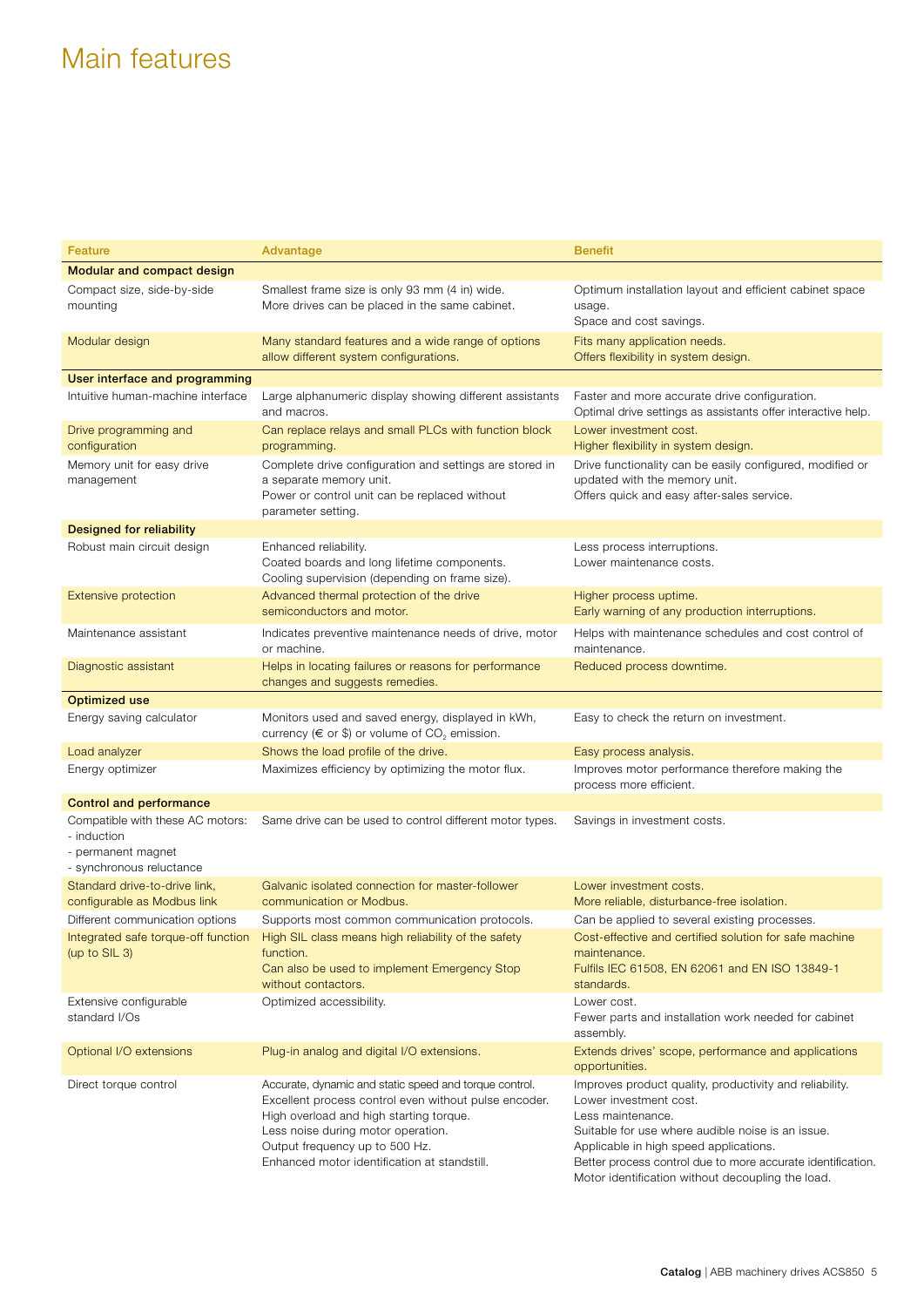# Technical data



| <b>Mains connection</b>                    |                                                                                                           | <b>Operating conditions</b>              |                                                                                                                                                 |
|--------------------------------------------|-----------------------------------------------------------------------------------------------------------|------------------------------------------|-------------------------------------------------------------------------------------------------------------------------------------------------|
| Supply voltage                             | 3-phase 380 to 500 V AC +10 /-15%<br>3-phase 200 to 240 V AC ± 10%                                        |                                          | IP20 according to EN 60529 (G frames IP00);<br>Open type according to UL 508                                                                    |
| Frequency                                  | 50 to 60 Hz $\pm$ 5%                                                                                      | Ambient temperature                      | -10 to +55 $\degree$ C (14 to 131 $\degree$ F), derating above                                                                                  |
| <b>DC</b> connection                       |                                                                                                           |                                          | 40 °C (104 °F)                                                                                                                                  |
| DC voltage level                           | 485 to 675 V DC ± 10% (-5 types)<br>270 to 324 V DC ± 10% (-2 types)                                      | Installation altitude                    | No frost allowed<br>0 to 4000 m (0 to 13000 ft) (IT network: 2000 m                                                                             |
| Charging circuit                           | Internal in frames A to D<br>External in frames E0 to G2                                                  |                                          | [6560 ft]), derating above 1000 m (3280 ft):<br>1%/100 m (328 ft)                                                                               |
| <b>Motor connection</b>                    |                                                                                                           | <b>Relative humidity</b>                 | Max. 95%, no condensation allowed                                                                                                               |
| Motor types                                | AC induction motors, permanent magnet motors<br>and synchronous reluctance motors                         | Climatic/<br>environmental<br>conditions | Class 3K3, 3C2 according to EN 60721-3-3.<br>Oil mist, formation of ice, moisture condensation,<br>water drops, water spray, water splashes and |
| Output frequency                           | 0 to 500 Hz                                                                                               |                                          | water jets are not permissible (EN 60204, Part 1)                                                                                               |
| Motor control                              | Direct torque control (DTC) or scalar control                                                             | Vibration                                | Class 3M4 according to EN 60721-3-3                                                                                                             |
| Torque control:<br>Open loop               | Torque step rise time:<br><5 ms with nominal torque                                                       | <b>EMC (According to</b><br>EN 61800-3)  | Categories C2 and C3 with optional filter<br>(according to EN 61800-3)                                                                          |
| Closed loop<br>Open loop<br>Closed loop    | <5 ms with nominal torque<br>Non-linearity:<br>$±$ 4% with nominal torque<br>$\pm$ 3% with nominal torque | <b>Functional safety</b>                 | Safe torque-off (STO according to EN 61800-5-2)<br>IEC 61508: SIL 3<br>IEC 61511: SIL3<br>EN 62061: SILCL 3                                     |
| Speed control:<br>Open loop<br>Closed loop | Static accuracy:<br>10% of motor slip<br>0.01% of nominal speed                                           |                                          | EN ISO 13849-1: PL e<br>Certified by TÜV<br>Frames G1 and G2 STO pending                                                                        |
| Open loop<br>Closed loop                   | Dynamic accuracy:<br>0.3 to 0.4% sec. with 100% torque step<br>0.1 to 0.2% sec. with 100% torque step     | Compliance                               | Frames A to D: CE, GOST R, UL, cUL, CSA,<br>C-Tick<br>Frames E0 to G: CE, GOST R; pending: UL,                                                  |
| <b>Braking power connection</b>            |                                                                                                           |                                          | cUL, CSA, C-Tick                                                                                                                                |
| Brake chopper                              | Standard in frames A to D, built-in option in the<br>other frame sizes                                    |                                          |                                                                                                                                                 |

**Brake resistor External resistor connected to drive** 

| Feature / frame size                             | $\overline{A}$ | в            | C            | D                        | E <sub>0</sub>           | Е                        | G             | $G1*$                                                   | G <sub>2</sub> |
|--------------------------------------------------|----------------|--------------|--------------|--------------------------|--------------------------|--------------------------|---------------|---------------------------------------------------------|----------------|
| <b>Current and power</b>                         |                |              |              |                          |                          |                          |               |                                                         |                |
| Nominal current                                  | 3 to 8 A       | 10.5 to 18 A | 25 to 50 A   | 61 to 94 A               | 103 to 144 A             | 166 to 290 A             | 430 to 720 A  | 387 to 650 A                                            | 710 to 875 A   |
| Maximum current                                  | 4.4 to 10.5 A  | 13.5 to 21 A | 33 to 66 A   | 78 to 124 A              | 138 to 170 A             | 202 to 348 A             | 588 to 1017 A | 470 to 730 A                                            | 850 to 1100 A  |
| Typical motor power in kW (230 V) 0.37 to 1.5 kW |                | 2.2 to 4 kW  | 5.5 to 11 kW | 15 to 22 kW              |                          |                          |               |                                                         |                |
| (400 V)                                          | 1.1 to 3 kW    | 4 to 7.5 kW  | 11 to 22 kW  | 30 to 45 kW              | 55 to 75 kW              | 90 to 160 kW             |               | 200 to 400 kW   200 to 355 kW   400 to 500 kW           |                |
| (500 V)                                          | 1.5 to 4 kW    | 5.5 to 11 kW | 15 to 30 kW  | 37 to 55 kW              | 55 to 90 kW              |                          |               | 110 to 200 kW 250 to 500 kW 250 to 400 kW 500 to 560 kW |                |
| Typical motor power in hp (230 V)                | 0.5 to 2 hp    | 3 to 5 hp    | 7.5 to 15 hp | 20 to 30 hp              |                          |                          |               |                                                         |                |
| (480 V)                                          | 1.5 to 5 hp    | 5 to 10 hp   | 15 to 30 hp  | 40 to 60 hp              | 75 to 100 hp             |                          |               | 125 to 200 hp 350 to 600 hp 300 to 550 hp 600 to 700 hp |                |
| Brake chopper                                    |                |              |              |                          | □                        | $\Box$                   | □             | $\Box$                                                  | $\Box$         |
| Brake resistor                                   | п              | ■            | ■            | ■                        | ■                        | ■                        |               | ■                                                       |                |
| Input choke                                      | п              | ш            |              |                          |                          |                          |               |                                                         |                |
| EMC filter/C2                                    |                | ■            | ■            | ■                        | □                        | □                        | -             |                                                         |                |
| EMC filter/C3                                    | ■              |              | $\Box$       | $\Box$                   | $\Box$                   | $\Box$                   | $\Box$        |                                                         |                |
| <b>Mounting and cooling</b>                      |                |              |              |                          |                          |                          |               |                                                         |                |
| Air cooling                                      |                |              |              |                          |                          |                          |               |                                                         |                |
| Side-by-side mounting                            |                |              |              |                          | $\bullet$                |                          | -             | ●                                                       |                |
| DIN rail mounting                                | $\bullet$      |              |              | $\overline{\phantom{0}}$ | $\overline{\phantom{m}}$ | $\overline{\phantom{0}}$ |               |                                                         |                |
| Removable power connectors                       | $\bullet$      |              |              | $\overline{\phantom{0}}$ | $\overline{\phantom{a}}$ | $\overline{\phantom{0}}$ | -             |                                                         |                |
| Removable control connectors                     |                |              |              |                          |                          |                          |               |                                                         |                |

 $\bullet$  = standard  $\Box$  = option, built-in  $\blacksquare$  = option, external – = not available  $^*$  available during 2012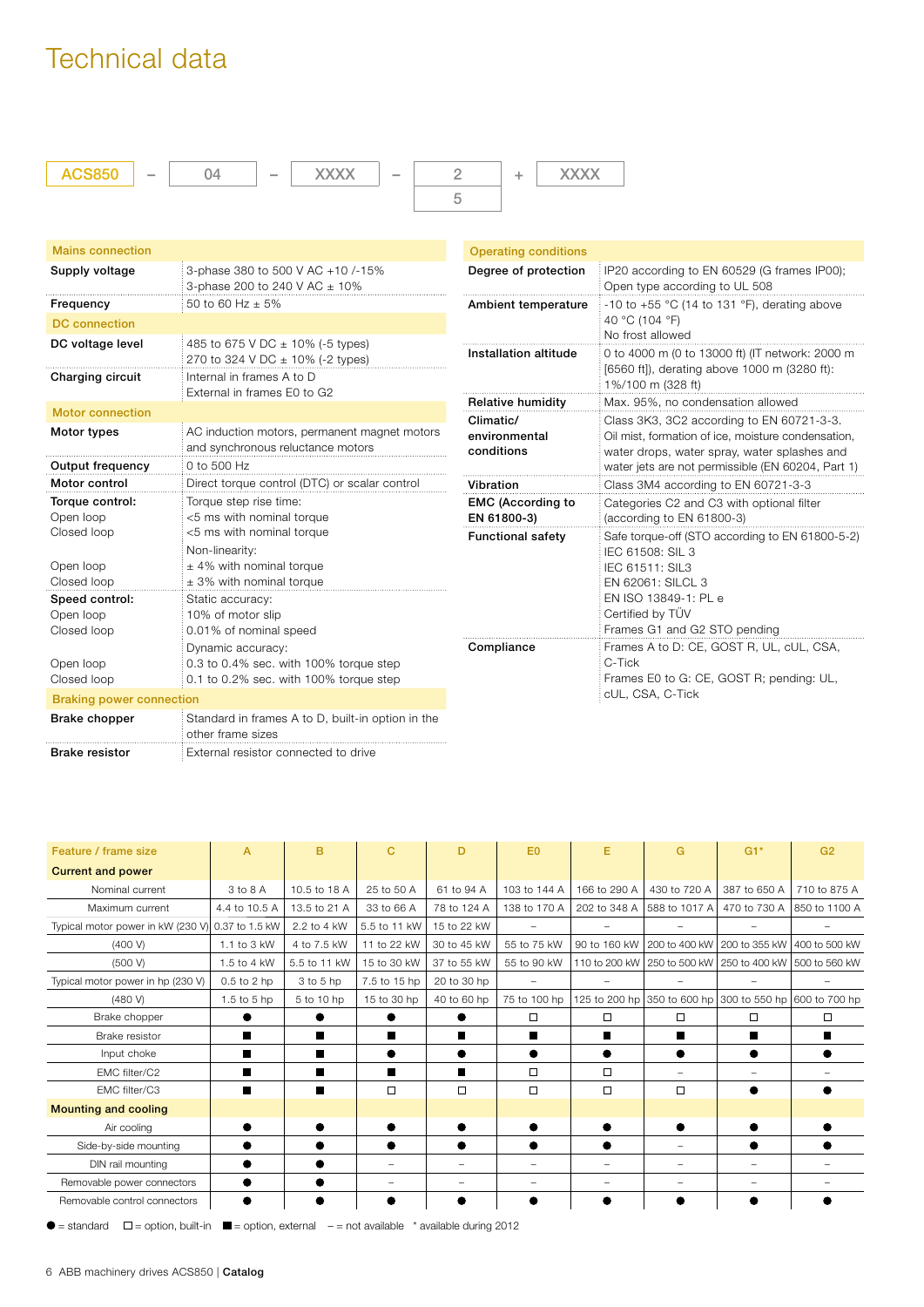# Ratings, types and dimensions



### **Ratings 230 V**

|              | <b>Nominal ratings</b> |                        | No-overload use        | Light-duty use     |                        |                        |                    | Heavy-duty use         |                                | <b>Type designation</b> | <b>Frame</b> |
|--------------|------------------------|------------------------|------------------------|--------------------|------------------------|------------------------|--------------------|------------------------|--------------------------------|-------------------------|--------------|
| $I_{2N}$ (A) | $I_{\text{Max}}(A)$    | $P_{N}$ (kW)           | $P_{N}$ (hp)           | $I_{\text{Ld}}(A)$ | $P_{\text{Ld}}$ (kW)   | $P_{\rm Ld}$ (hp)      | $I_{\text{Hd}}(A)$ | $P_{\text{Hd}}$ (kW)   | $P_{\text{Hd}}$ (hp)           |                         | size         |
|              |                        | $U_{\text{N}}$ = 230 V | $U_{\text{N}}$ = 230 V |                    | $U_{\text{N}}$ = 230 V | $U_{\text{N}}$ = 230 V |                    | $U_{\text{N}}$ = 230 V | $U_{\text{N} = 230 \text{ V}}$ |                         |              |
| 3            | 4.4                    | 0.37                   | 0.5                    | 2.8                | 0.37                   | 0.5                    | 2.5                | 0.37                   | 0.5                            | ACS850-04-03A0-2        | A            |
| 3.6          | 5.3                    | 0.55                   | 0.75                   | 3.4                | 0.55                   | 0.75                   | 3                  | 0.37                   | 0.5                            | ACS850-04-03A6-2        | A            |
| 4.8          |                        | 0.75                   |                        | 4.5                | 0.75                   |                        | 4                  | 0.55                   | 0.75                           | ACS850-04-04A8-2        | Α            |
| 6            | 8.8                    | 1.1                    | 1.5                    | 5.5                | 1.1                    |                        | 5                  | 0.75                   |                                | ACS850-04-06A0-2        | Α            |
| 8            | 10.5                   | 1.5                    | 2                      | 7.6                | 1.5                    | $\mathfrak{D}$         | 6                  | 1.1                    | 1.5                            | ACS850-04-08A0-2        | Α            |
| 10.5         | 13.5                   | 2.2                    | 3                      | 9.7                | 2.2                    | 3                      | 9                  | 1.5                    | $\overline{2}$                 | ACS850-04-010A-2        | B            |
| 14           | 16.5                   | 3                      | 3                      | 13                 | 3                      | 3                      | 11                 | 2.2                    | 3                              | ACS850-04-014A-2        | <sub>B</sub> |
| 18           | 21                     | $\overline{4}$         | 5                      | 16.8               | $\overline{4}$         | 5                      | 14                 | 3                      | $\mathcal{S}$                  | ACS850-04-018A-2        | B.           |
| 25           | 33                     | 5.5                    | 7.5                    | 23                 | 5.5                    | 7.5                    | 19                 | 4                      | 5                              | ACS850-04-025A-2        | C.           |
| 30           | 36                     | 7.5                    | 10                     | 28                 | 7.5                    | 10                     | 24                 | 5.5                    | 7.5                            | ACS850-04-030A-2        | C            |
| 35           | 44                     | 7.5                    | 10                     | 32                 | 7.5                    | 10                     | 29                 | 7.5                    | 10                             | ACS850-04-035A-2        | C            |
| 44           | 53                     | 11                     | 15                     | 41                 | 11                     | 15                     | 35                 | 7.5                    | 10                             | ACS850-04-044A-2        | C            |
| 50           | 66                     | 11                     | 15                     | 46                 | 11                     | 15                     | 44                 | 11                     | 15                             | ACS850-04-050A-2        | C.           |
| 61           | 78                     | 15                     | 20                     | 57                 | 15                     | 20                     | 52                 | 11                     | 15                             | ACS850-04-061A-2        | D            |
| 78           | 100                    | 18.5                   | 25                     | 74                 | 18.5                   | 25                     | 66                 | 15                     | 20                             | ACS850-04-078A-2        | D            |
| 94           | 124                    | 22                     | 30                     | 90                 | 22                     | 30                     | 75                 | 18.5                   | 25                             | ACS850-04-094A-2        | D            |

#### **Ratings 400 to 500 V**

|                | <b>Nominal ratings</b> |                                | No-overload use                |                        | Light-duty use     |                        |                                | <b>Heavy-duty use</b>  |                   |                        |                               | <b>Type designation</b>        | <b>Frame</b>     |                         |
|----------------|------------------------|--------------------------------|--------------------------------|------------------------|--------------------|------------------------|--------------------------------|------------------------|-------------------|------------------------|-------------------------------|--------------------------------|------------------|-------------------------|
| $I_{2N}$ (A)   | $I_{\text{Max}}(A)$    | $P_{N}$ (kW)                   | $P_{N}$ (kW)                   | $P_{N}$ (hp)           | $I_{\text{Ld}}(A)$ | $P_{\text{Ld}}$ (kW)   | $P_{\text{Ld}}$ (kW)           | $P_{\text{Ld}}$ (hp)   | $I_{\text{Hd}}$   | $P_{\text{Hd}}$ (kW)   | $P_{\text{Hd}}$ (kW)          | $P_{\text{Hd}}$ (hp)           |                  | size                    |
|                |                        | $U_{\text{N} = 400 \text{ V}}$ | $U_{\text{N} = 500 \text{ V}}$ | $U_{\text{N}}$ = 480 V |                    | $U_{\text{N}}$ = 400 V | $U_{\text{N} = 500 \text{ V}}$ | $U_{\text{N}}$ = 480 V | (A)               | $U_{\text{N}}$ = 400 V | $U_{\text{N} = 500 \text{V}}$ | $U_{\text{N} = 480 \text{ V}}$ |                  |                         |
| 3              | 4.4                    | 1.1                            | 1.5                            | 1.5                    | 2.8                | 1.1                    | 1.1                            | $\mathbf{1}$           | 2.5               | 0.75                   | 1.1                           | 1                              | ACS850-04-03A0-5 | Α                       |
| 3.6            | 5.3                    | 1.5                            | 1.5                            | $\overline{2}$         | 3.4                | 1.5                    | 1.5                            | $\overline{2}$         | 3                 | 1.1                    | 1.5                           | 1.5                            | ACS850-04-03A6-5 | A                       |
| 4.8            | $\overline{7}$         | 2.2                            | 2.2                            | 3                      | 4.5                | 1.5                    | 2.2                            | $\overline{c}$         | $\overline{4}$    | 1.5                    | 2.2                           | $\overline{2}$                 | ACS850-04-04A8-5 | Α                       |
| 6              | 8.8                    | 2.2                            | 3                              | 3                      | 5.5                | 2.2                    | 3                              | 3                      | 5                 | 2.2                    | 2.2                           | 3                              | ACS850-04-06A0-5 | Α                       |
| $\overline{8}$ | 10.5                   | 3                              | $\overline{4}$                 | 5                      | 7.6                | 3                      | $\overline{4}$                 | 5                      | 6                 | 2.2                    | 3                             | 3                              | ACS850-04-08A0-5 | Α                       |
| 10.5           | 13.5                   | $\overline{4}$                 | 5.5                            | 5                      | 9.7                | $\overline{4}$         | 5.5                            | 5                      | 9                 | $\overline{4}$         | $\overline{4}$                | 5                              | ACS850-04-010A-5 | B                       |
| 14             | 16.5                   | 5.5                            | 7.5                            | 7.5                    | 13                 | 5.5                    | 7.5                            | 7.5                    | 11                | 5.5                    | 5.5                           | 7.5                            | ACS850-04-014A-5 | $\overline{B}$          |
| 18             | 21                     | 7.5                            | 11                             | 10                     | 16.8               | 7.5                    | 7.5                            | 10                     | 14                | 7.5                    | 7.5                           | 10                             | ACS850-04-018A-5 | $\overline{B}$          |
| 25             | 33                     | 11                             | 15                             | 15                     | 23                 | 11                     | 11                             | 15                     | 19                | 7.5                    | 11                            | 10                             | ACS850-04-025A-5 | $\overline{C}$          |
| 30             | 36                     | 15                             | 18.5                           | 20                     | 28                 | 15                     | 15                             | 20                     | 24                | 11                     | 15                            | 15                             | ACS850-04-030A-5 | $\overline{C}$          |
| 35             | 44                     | 18.5                           | 22                             | 25                     | 32                 | 15                     | 18.5                           | 20                     | 29                | 15                     | 18.5                          | 20                             | ACS850-04-035A-5 | $\mathsf C$             |
| 44             | 53                     | 22                             | 30                             | 30                     | 41                 | 22                     | 22                             | 30                     | 35                | 18.5                   | 22                            | 25                             | ACS850-04-044A-5 | $\mathsf C$             |
| 50             | 66                     | 22                             | 30                             | 30                     | 46                 | 22                     | 30                             | 30                     | 44                | 22                     | 30                            | 30                             | ACS850-04-050A-5 | C                       |
| 61             | 78                     | 30                             | 37                             | 40                     | 57                 | 30                     | 37                             | 40                     | 52                | 22                     | 30                            | 40                             | ACS850-04-061A-5 | D                       |
| 78             | 100                    | 37                             | 45                             | 60                     | 74                 | 37                     | 45                             | 50                     | 66                | 37                     | 45                            | 50                             | ACS850-04-078A-5 | D                       |
| 94             | 124                    | 45                             | 55                             | 60                     | 90                 | 45                     | 55                             | 60                     | 75                | 37                     | 45                            | 50                             | ACS850-04-094A-5 | D                       |
| 103            | 138                    | 55                             | 55                             | 75                     | 100                | 55                     | 55                             | 75                     | 83                | 45                     | 55                            | 60                             | ACS850-04-103A-5 | E <sub>0</sub>          |
| 144            | 170                    | 75                             | 90                             | 100                    | 141                | 75                     | 90                             | 100                    | 100               | 55                     | 55                            | 75                             | ACS850-04-144A-5 | E <sub>0</sub>          |
| 166            | 202                    | 90                             | 110                            | 125                    | 155                | 75                     | 90                             | 125                    | 115               | 55                     | 75                            | 75                             | ACS850-04-166A-5 | E                       |
| 202            | 282                    | 110                            | 132                            | 150                    | 184                | 90                     | 110                            | 150                    | 141               | 75                     | 90                            | 100                            | ACS850-04-202A-5 | $\overline{E}$          |
| 225            | 326                    | 110                            | 132                            | 150                    | 220                | 110                    | 132                            | 150                    | 163               | 90                     | 110                           | 125                            | ACS850-04-225A-5 | E                       |
| 260            | 326                    | 132                            | 160                            | 200                    | 254                | 132                    | 160                            | 200                    | 215               | 110                    | 132                           | 150                            | ACS850-04-260A-5 | E                       |
| 290            | 348                    | 160                            | 200                            | 200                    | 286                | 160                    | 200                            | 200                    | 232               | 132                    | 160                           | 150                            | ACS850-04-290A-5 | $\overline{\mathsf{E}}$ |
| 430            | 588                    | 200                            | 250                            | 350                    | 425                | 200                    | 250                            | 350                    | 340               | 160                    | 200                           | 250                            | ACS850-04-430A-5 | G                       |
| 521            | 588                    | 250                            | 355                            | 450                    | 516                | 250                    | 355                            | 450                    | 370               | 200                    | 250                           | 300                            | ACS850-04-521A-5 | G                       |
| 602            | 840                    | 315                            | 400                            | 500                    | 590                | 315                    | 400                            | 500                    | 477               | 250                    | 315                           | 400                            | ACS850-04-602A-5 | G                       |
| 693            | 1017                   | 355                            | 450                            | 550                    | 679                | 355                    | 450                            | 550                    | 590 1)            | 315                    | 400                           | 500                            | ACS850-04-693A-5 | G                       |
| 720            | 1017                   | 400                            | 500                            | 600                    | 704                | 400                    | 500                            | 600                    | 635 <sup>2)</sup> | 355                    | 450                           | 500                            | ACS850-04-720A-5 | G                       |
| 387            | 470                    | 200                            | 250                            | 300                    | 377                | 200                    | 250                            | 300                    | 300               | 160                    | 200                           | 200                            | ACS850-04-387A-5 | $G1*$                   |
| 500            | 560                    | 250                            | 315                            | 350                    | 480                | 250                    | 315                            | 350                    | 355               | 200                    | 250                           | 250                            | ACS850-04-500A-5 | $G1*$                   |
| 580            | 680                    | 315                            | 355                            | 450                    | 570                | 315                    | 355                            | 450                    | 414               | 200                    | 250                           | 350                            | ACS850-04-580A-5 | $G1*$                   |
| 650            | 730                    | 355                            | 400                            | 500                    | 634                | 355                    | 400                            | 500                    | 477               | 250                    | 315                           | 400                            | ACS850-04-650A-5 | $G1*$                   |
| 710            | 850                    | 400                            | 500                            | 600                    | 700                | 400                    | 500                            | 600                    | 566               | 315                    | 400                           | 450                            | ACS850-04-710A-5 | G <sub>2</sub>          |
| 807            | 1020                   | 450                            | 560                            | 700                    | 785                | 450                    | 560                            | 600                    | 625               | 355                    | 450                           | 500                            | ACS850-04-807A-5 | G <sub>2</sub>          |
| 875            | 1100                   | 500                            | 560                            | 700                    | 857                | 450                    | 560                            | 700                    | 680               | 400                    | 450                           | 600                            | ACS850-04-875A-5 | G2                      |

#### Notes

<sup>1)</sup> For ambient temperature of less than 35 °C (95 °F), maximum overload is 150% of  $I_{\text{Hd}}$ . For ambient temperature of 40 °C (104 °F), maximum overload is 145% of  $I_{\text{Hd}}$ .

<sup>2)</sup> For ambient temperature of less than 30 °C (86 °F), maximum overload is 150% of  $I_{\text{Hd}}$ . For ambient temperature of 40 °C (104 °F), maximum overload is 140% of  $I_{\text{Hd}}$ .

\* Available during 2012.

#### Nominal ratings

*I*<sub>2N</sub> Rated current available continuously without overloading at 40 °C (104 °F).

I<sub>max</sub> Maximum output current. Available for 10 s at start, otherwise as long as allowed by drive temperature. Note: max. motor shaft power is 150%  $P_{\text{Hd}}$ .

Typical ratings: No-overload use

 $P_N$  Typical motor power in no-overload use.

Light-duty use

*I*<sub>Ld</sub> Continuous current allowing 110%  $I_{\text{Ld}}$  for 1 min/5 min at 40 °C (104 °F).<br> $P_{\text{Ld}}$  Typical motor power in light-duty use. **PLACE Typical motor power in light-duty use.** 

Heavy-duty use

*I*Hd Continuous current allowing 150% *I*<sub>Hd</sub> for 1 min/5 min at 40 °C (104 °F).

*P<sub>Hd</sub>* Typical motor power in heavy-duty use.

The current ratings are the same regardless of the supply voltage within one voltage range. The ratings apply at 40 °C (104 °F) ambient temperature.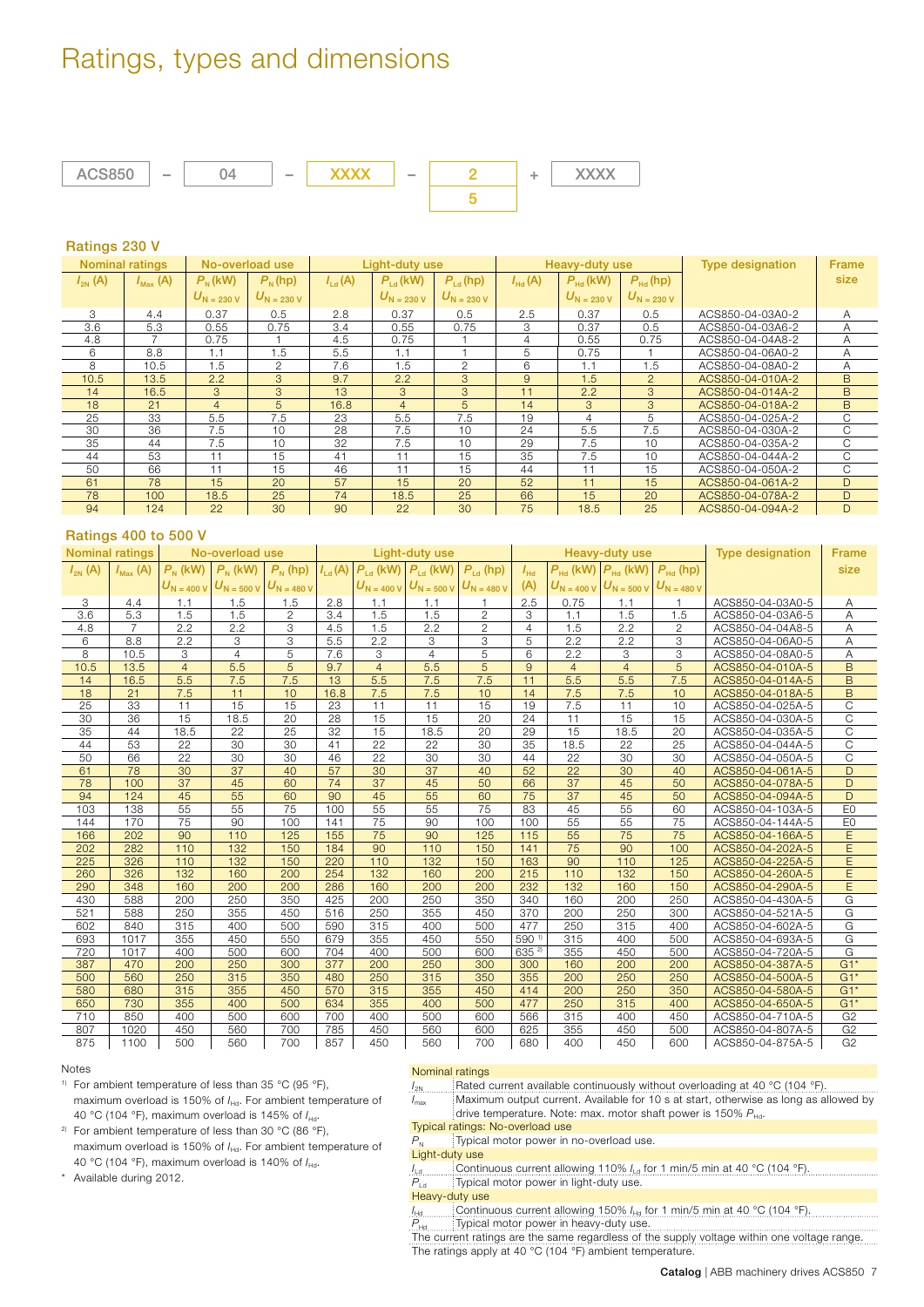# Ratings, types and dimensions



#### **Cooling characteristics and noise levels**

| <b>Heat</b>     | <b>Air flow</b>       | <b>Noise</b> | <b>Type designation</b> | <b>Frame</b>   |
|-----------------|-----------------------|--------------|-------------------------|----------------|
| dissipation     | $m^3/h$               | level        |                         | size           |
|                 | ft <sup>3</sup> /min) | <b>dBA</b>   |                         |                |
| $U_{N}$ = 400 V |                       |              |                         |                |
| 100             | 24 (14)               | 47           | ACS850-04-03A0-5        | Α              |
| 106             | 24 (14)               | 47           | ACS850-04-03A6-5        | Α              |
| 126             | 24 (14)               | 47           | ACS850-04-04A8-5        | A              |
| 148             | 24 (14)               | 47           | ACS850-04-06A0-5        | A              |
| 172             | 24 (14)               | 47           | ACS850-04-08A0-5        | A              |
| 212             | 48 (28)               | 39           | ACS850-04-010A-5        | B              |
| 250             | 48 (28)               | 39           | ACS850-04-014A-5        | B              |
| 318             | 48 (28                | 39           | ACS850-04-018A-5        | B              |
| 375             | 142 (84)              | 71           | ACS850-04-025A-5        | C              |
| 485             | 142 (84)              | 71           | ACS850-04-030A-5        | C              |
| 513             | 142 (84)              | 71           | ACS850-04-035A-5        | C              |
| 541             | 200 (118)             | 71           | ACS850-04-044A-5        | C              |
| 646             | 200 (118)             | 71           | ACS850-04-050A-5        | C              |
| 840             | 290 (171)             | 70           | ACS850-04-061A-5        | D              |
| 1020            | 290 (171)             | 70           | ACS850-04-078A-5        | D              |
| 1200            | 290 (171)             | 70           | ACS850-04-094A-5        | D              |
| 1190            | 168 (99)              | 65           | ACS850-04-103A-5        | E <sub>0</sub> |
| 1440            | 405 (238)             | 65           | ACS850-04-144A-5        | E <sub>0</sub> |
| 1940            | 405 (238)             | 65           | ACS850-04-166A-5        | E              |
| 2310            | 405 (238)             | 65           | ACS850-04-202A-5        | E              |
| 2819            | 405 (238)             | 65           | ACS850-04-225A-5        | E              |
| 3260            | 405 (238)             | 65           | ACS850-04-260A-5        | E              |
| 4200            | 405 (238)             | 65           | ACS850-04-290A-5        | Ē              |
| 6850            | 1220 (718)            | 72           | ACS850-04-430A-5        | G              |
| 7800            | 1220 (718)            | 72           | ACS850-04-521A-5        | G              |
| 8100            | 1220 (718)            | 72           | ACS850-04-602A-5        | G              |
| 9100            | 1220 (718)            | 72           | ACS850-04-693A-5        | G              |
| 9700            | 1220 (718)            | 72           | ACS850-04-720A-5        | G              |
| 4403            | 1200                  | $72*$        | ACS850-04-387A-5        | G <sub>1</sub> |
| 5602            | 1200                  | $72*$        | ACS850-04-500A-5        | G <sub>1</sub> |
| 6409            | 1200                  | $72*$        | ACS850-04-580A-5        | G <sub>1</sub> |
| 8122            | 1200                  | $72*$        | ACS850-04-650A-5        | G <sub>1</sub> |
| 8764            | 1200                  | $72*$        | ACS850-04-710A-5        | G <sub>2</sub> |
| 9862            | 1200                  | $72*$        | ACS850-04-807A-5        | G <sub>2</sub> |
| 10578           | 1420                  | $72*$        | ACS850-04-875A-5        | G <sub>2</sub> |

| Heat            | Air flow              | <b>Noise</b> | <b>Type designation</b> | <b>Frame</b> |
|-----------------|-----------------------|--------------|-------------------------|--------------|
| dissipation     | $m^3/h$               | level        |                         | size         |
|                 | (t <sup>3</sup> /min) | <b>dBA</b>   |                         |              |
| $U_{N} = 230 V$ |                       |              |                         |              |
| 91              | 24 (14)               | 47           | ACS850-04-03A0-2        | Α            |
| 97              | 24 (14)               | 47           | ACS850-04-03A6-2        | Α            |
| 114             | 24 (14)               | 47           | ACS850-04-04A8-2        | Α            |
| 134             | 24 (14)               | 47           | ACS850-04-06A0-2        | Α            |
| 154             | 24 (14)               | 47           | ACS850-04-08A0-2        | Α            |
| 183             | 48 (28)               | 39           | ACS850-04-010A-2        | B            |
| 215             | 48 (28)               | 39           | ACS850-04-014A-2        | B            |
| 274             | 48 (28)               | 39           | ACS850-04-018A-2        | B            |
| 325             | 142 (84)              | 71           | ACS850-04-025A-2        | С            |
| 421             | 142 (84)              | 71           | ACS850-04-030A-2        | С            |
| 442             | 142 (84)              | 71           | ACS850-04-035A-2        | C            |
| 462             | 200 (118)             | 71           | ACS850-04-044A-2        | С            |
| 555             | 200 (118)             | 71           | ACS850-04-050A-2        | С            |
| 730             | 290 (171)             | 70           | ACS850-04-061A-2        | D            |
| 889             | 290 (171)             | 70           | ACS850-04-078A-2        | D            |
| 1054            | 290 (171)             | 70           | ACS850-04-094A-2        | D            |

\* 65dBA standby - 72 dBA running.

#### **Dimensions**

| <b>Frame</b>   | Height $1$                |                          |                | Depth $233$      | <b>Width</b>           |              | Weight                 |                        |
|----------------|---------------------------|--------------------------|----------------|------------------|------------------------|--------------|------------------------|------------------------|
| size           | mm                        | in.                      | mm             | in.              | mm                     | in           | kg                     | $\mathbf{I}$           |
| A              | 364                       | 14.3                     | 197            | 7.8              | 93                     | 3.7          | З                      |                        |
| B              | 380                       | 15.0                     | 274            | 10.8             | 101                    | 4.0          | 5                      | 11                     |
| C              | 567                       | 22.3                     | 276            | 10.9             | 166                    | 6.5          | 16                     | 35                     |
| D              | 567                       | 22.3                     | 276            | 10.9             | 221                    | 8.7          | 23                     | 51                     |
| E <sub>0</sub> | 602                       | 23.7                     | 354            | 13.9             | 276                    | 10.9         | 35                     | 77                     |
| E              | 700                       | 27.6                     | 443            | 17.4             | 312                    | 12.3         | 67                     | 147                    |
| G <sup>4</sup> | 1564                      | 61.6                     | 568            | 22.4             | 562                    | 22.1         | 205                    | 441                    |
| $G1^{*4}$      | 1462 (1560) <sup>5)</sup> | $57.6(61.4)^5$           | $505(515)^{5}$ | $19.9(20.3)^{5}$ | $305(329)^{5}$         | $12(13)^{5}$ | $161 (191)^{5}$        | 355 $(421)^{5}$        |
| $G2^{4}$       | 1662 (1710) <sup>5)</sup> | 65.4 (67.3) <sup>5</sup> | $505(515)^5$   | 19.9 $(20.3)^5$  | 305 (329) <sup>5</sup> | $12(13)^5$   | 199 (229) <sup>5</sup> | 439 (505) <sup>5</sup> |

#### Notes

All dimensions and weights are without additional options.

1) Height is the maximum measure without clamping plates.

<sup>2)</sup> An additional 50 mm (2 in) should be reserved for feedback cabling if FEN-01, -11 or -21 options are used (except for frame G1 and G2 with integrated control unit). <sup>3)</sup> Assistant control panel adds 23 mm (0.9 in) to the depth (except for frame G1 and G2 with integrated control unit).

4) G frames include separately mounted control section, 325 mm (12.8 in) H x 114 mm (4.5 in) D x 94 mm (3.7 in) W, 1.3 kg (3 lb)

(except for frame G1 and G2 with integrated control unit).

5) With +H381 optional cabling panel.

\* Available during 2012.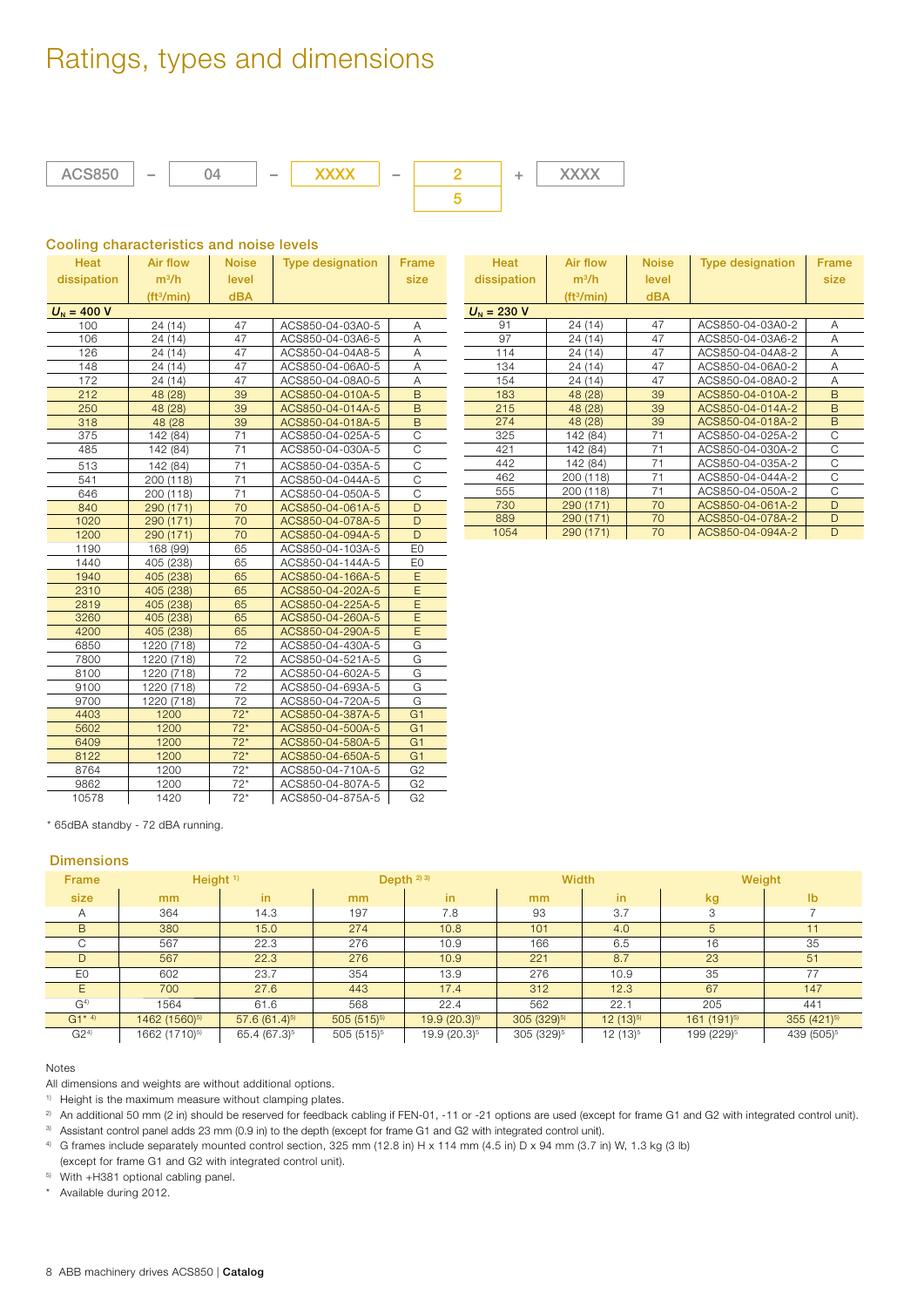# Standard control program

Based on direct torque control technology, the ACS850 offers highly advanced features. The ACS850 standard control program provides solutions to virtually all AC drives applications such as mixers, separators, extruders and conveyors.

#### **Fast and easy commissioning**

The ACS850 standard control program offers flexibility and extensive parameter settings. It consists of a simple, readymade program that can easily be modified to meet specific application needs. Commissioning is also simplified by several standard software features.

#### **Pre-programmed protection functions**

A wide range of features provide protection for the drive, motor and the process:

- − Ambient temperature
- − DC overvoltage
- − DC undervoltage
- − Drive temperature
- − Input phase loss
- Overcurrent
- − Power limits
- − Short circuit

#### **Programmable protection functions:**

- − Adjustable power limits
- − Control signal supervision
- − Critical frequencies lock-out
- − Current and torque limits
- − Earth fault protection
- − External fault
- − Motor phase loss
- − Motor stall protection
- − Motor thermal protection
- − Motor underload protection
- − Panel loss

#### **Program customization**

In addition to standard control program functionalities the ACS850 offers function block programming which makes it possible to replace relays or even a PLC.

#### **Removable memory unit**

A removable memory unit provides easy maintenance by storing the complete firmware including all user settings and motor data. Thus, if the power unit or control unit is replaced, the drive can be re-commissioned without any reprogramming, just by moving the memory unit.

The removable memory unit:

- − Stores the drive software and parameter settings
- − Allows fast and easy recommissioning
- − Enables software and parameter configuration at workshop instead of doing it on-site

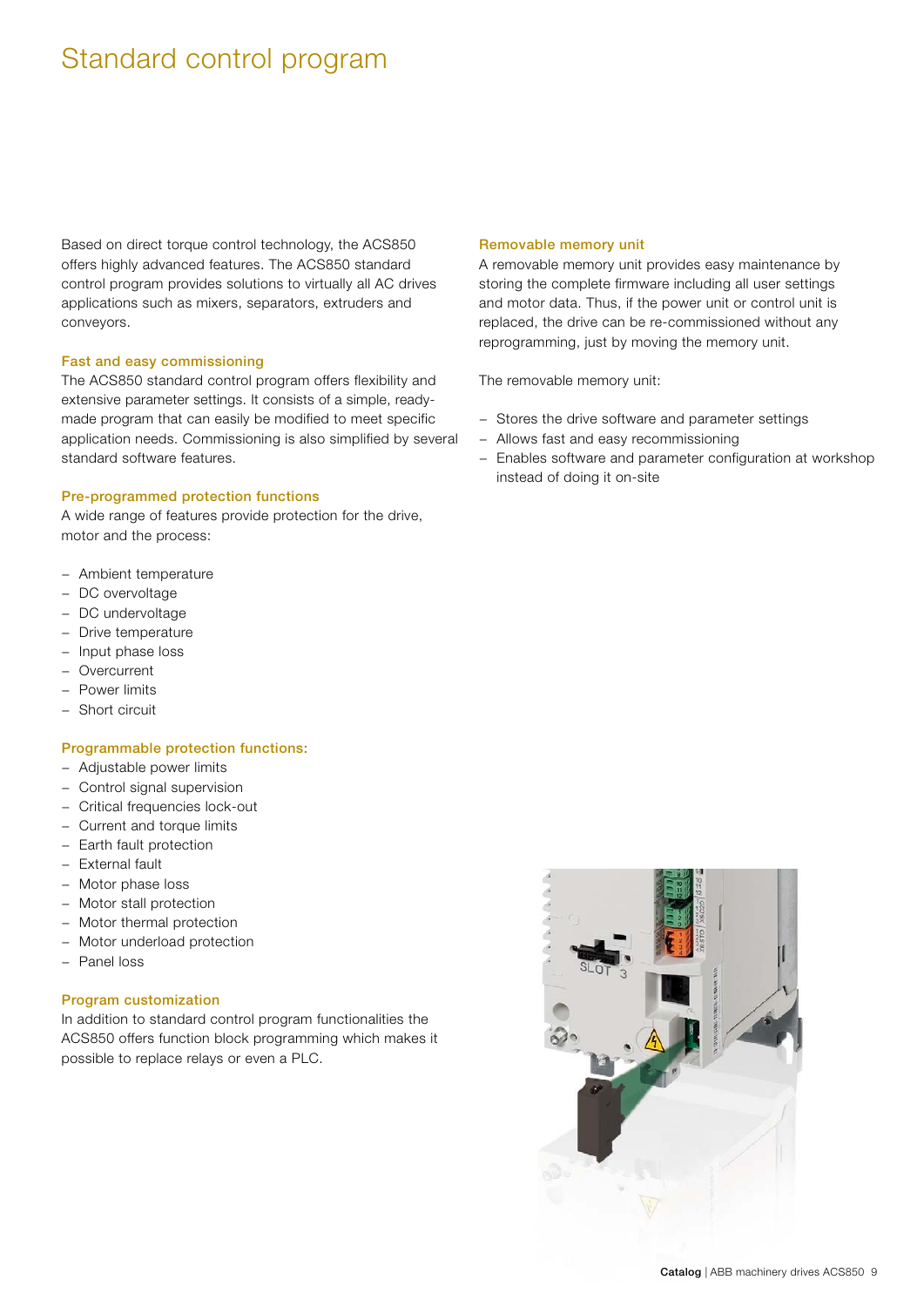# Standard software features

The features of ACS850 drives are designed to enhance their reliability and durability as well as the easiness of use. Also several advanced functions make the drives easy to use. These functions can be accessed either via the user-friendly assistant control panel or DriveStudio PC tool.

#### **Macros**

Several macros which have pre-set, application-specific parameter settings are available as standard in each drive. These pre-programmed parameter settings enable fast and easy commissioning by adjusting all the relevant parameters in just a couple of clicks.

#### **Startup assistant**

The intelligent and intuitive startup assistant allows first time users to quickly get up to speed and customize the drive according to their needs. This is complemented by a built-in help function to make parameter-by-parameter setting easy. This way the drive can be quickly commissioned, even without manuals.

#### **Maintenance assistant**

The maintenance assistant reminds the user about the drive's preventive maintenance schedule or routine, or that of its associated components such as motor, cabinet air

inlet filters and input contactors. It reminds users of planned maintenance needs based on running hours, operating hours or relay switching to reduce unplanned process interruptions.

#### **Diagnostic assistant**

Each ACS850 drive is equipped with a diagnostic assistant that helps in locating the cause of any disturbance to the drive and even suggests possible remedies. This reduces process downtime by making repair or adjustments quicker and easier.

#### **Energy saving features**

- − A calculator showing the used and saved energy, displayed in kWh, currency ( $\in$  or \$) or volume of CO<sub>2</sub> emission. Data is calculated by reference values stored in the drive by the user.
- − An energy efficiency optimizer that adjusts the motor flux in such a way that the total efficiency is maximized.
- − A load analyzer showing the load profile of the drive.

#### **Short/long menus**

The user interface can be configured so that it displays only the most common parameters. This short menu allows users to quickly access the parameters they need without having to go through all the drive parameters.

A long menu is available, displaying a complete list of parameters for a more advanced configuration.

#### **Input and output mapping**

This functionality allows the user to easily go through the input and output configuration of the drive.

#### **List of changed parameters**

The feature allows users to go through the list of changed parameters. This way the user does not have to go through all the drive parameters making it quick to identify the recently modified ones.

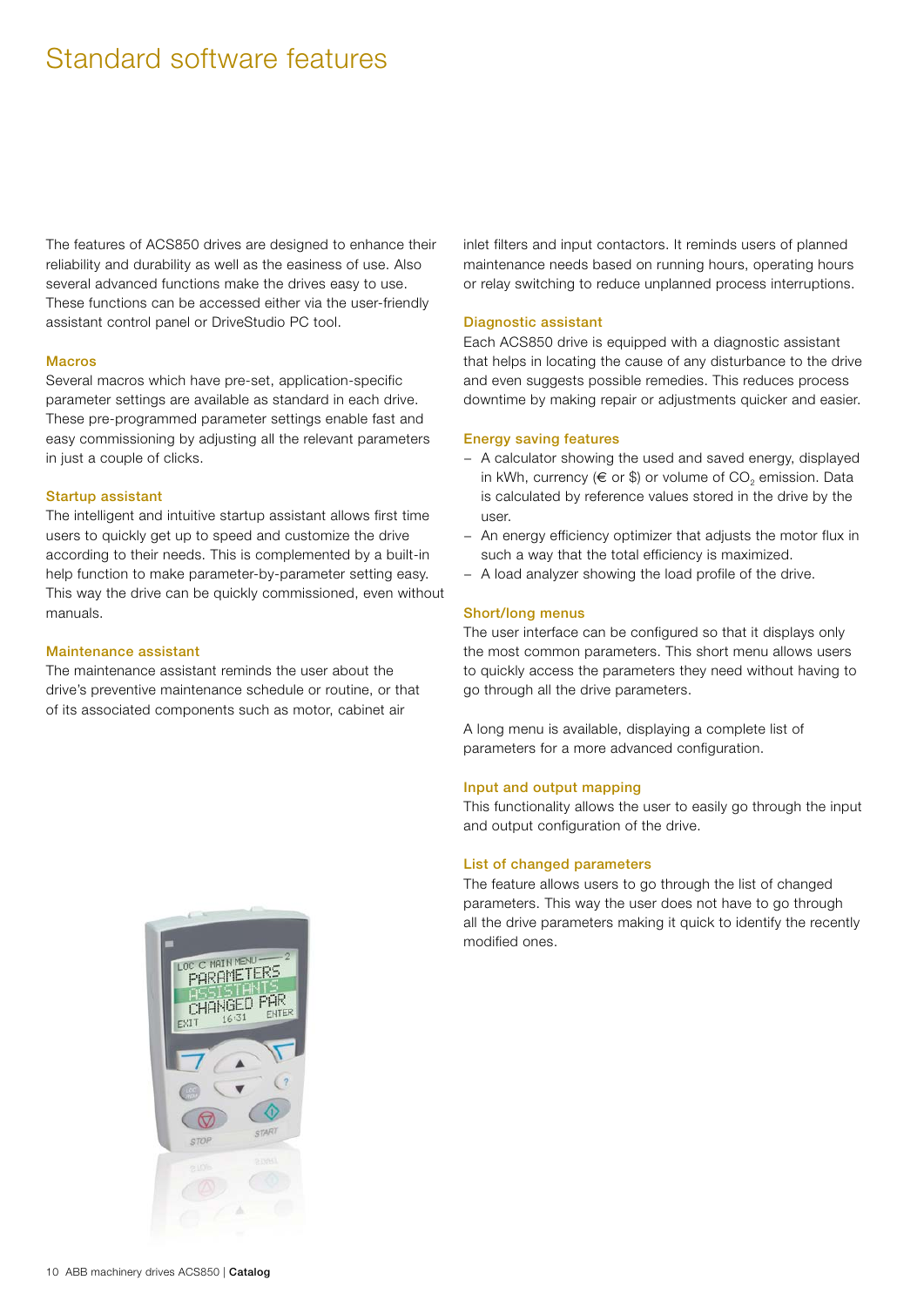# Standard I/O



### **Standard I/O connections**

ACS850 drives have one of the most extensive offering of standard I/Os on the market. Analog and digital I/O channels are used for different functions such as control, monitoring and measurement purposes (eg, motor temperature).

- − Control voltage supply: external supply (24 V DC) input for the control unit
- − Digital I/O: 6 x DI, 2 x DI/O (can be used also for pulse train inputs or outputs, max 32 kHz), 3 x RO
- − Analog I/O: 2 x AI (mA or V), 2 x AO (mA)
- − Thermistor input: motor thermistor (PTC)
- − Start interlock: drive interlock input
- − Embedded Modbus link as standard, galvanically isolated for trouble-free operation and can be alternatively configured as a high speed drive-to-drive link for masterfollower operation
- − Safe torque-off (STO): designed for Safety Integrity Level 3 (SIL 3) according to IEC 61508
- − Control panel connection: PC tools and control panel connection (RJ45)
- − Memory unit connection: complete drive configuration and settings are stored in the removable memory unit



The ACS850 control unit consists of various control connections, which can be configured as required by the customer application.

|                                                     |                  | <b>XPOW</b>       |   |
|-----------------------------------------------------|------------------|-------------------|---|
| External power input                                | $+24VI$          | 1                 |   |
| 24 V DC, 1.6 A                                      | <b>GND</b>       | $\overline{c}$    |   |
|                                                     | XRO1, XRO2, XRO3 |                   |   |
| Relay output RO1 [Ready]                            | NO.              | 1                 | ⊗ |
| 250 V AC/30 V DC                                    | <b>COM</b>       | $\overline{2}$    |   |
| 2 A                                                 |                  | 3                 |   |
|                                                     | NC.              |                   |   |
| Relay output RO2<br>250 V AC/30 V DC                | NO               | $\overline{4}$    |   |
| 2 A                                                 | <b>COM</b>       | 5                 |   |
|                                                     | NC.              | 6                 |   |
| Relay output RO3                                    | NO.              | $\overline{7}$    |   |
| 250 V AC/30 V DC                                    | COM              | 8                 |   |
| 2A                                                  | NC.              | 9                 |   |
|                                                     |                  | <b>XD24</b>       |   |
| $+24$ V DC*                                         | $+24VD$          | 1                 |   |
| Digital input ground                                | <b>DIGND</b>     | $\overline{2}$    |   |
| $+24$ V DC*                                         | $+24VD$          | 3                 |   |
| Digital input/output ground                         | <b>DIOGND</b>    | 4                 |   |
| Ground selection jumper                             |                  |                   |   |
|                                                     |                  | XDI               |   |
|                                                     |                  |                   |   |
| Digital input DI1 [Stop/Start]                      | DI1              | 1                 |   |
| Digital input DI2                                   | DI <sub>2</sub>  | $\overline{2}$    |   |
| Digital input DI3 [Reset]                           | DI3              | 3                 |   |
| Digital input DI4                                   | DI4              | $\overline{4}$    |   |
| Digital input DI5                                   | DI <sub>5</sub>  | 5                 |   |
| Digital input DI6 or thermistor input               | DI <sub>6</sub>  | 6                 |   |
| Start interlock $(0 = Stop)$                        | <b>DIIL</b>      | A                 |   |
|                                                     |                  | <b>XDIO</b>       |   |
| Digital input/output DIO1 [Output: Ready]           | DIO1             | 1                 |   |
| Digital input/output DIO2 [Output: Running]         | DIO <sub>2</sub> | $\overline{2}$    |   |
|                                                     |                  | XAI               |   |
| Reference voltage (+)                               | $+VREF$          | $\mathbf{1}$      |   |
|                                                     | -VREF            | $\overline{2}$    |   |
| Reference voltage (-)                               |                  | 3                 |   |
| Ground                                              | <b>AGND</b>      | $\overline{4}$    |   |
| Analog input Al1 (Current or voltage, selectable by | $Al1+$           |                   |   |
| jumper Al1) [Speed reference 1]                     | $Al1-$           | 5                 |   |
| Analog input Al2 (Current or voltage, selectable by | $Al2+$           | 6                 |   |
| jumper Al2)                                         | $Al2-$           | 7                 |   |
| Al1 current/voltage selection jumper                |                  | Al1               |   |
| Al2 current/voltage selection jumper                |                  | AI2               |   |
|                                                     |                  | XAO               |   |
|                                                     | $AO1+$           | $\mathbf{1}$      |   |
| Analog output AO1 [Current %]                       | $AO1-$           | $\overline{c}$    |   |
|                                                     | $AO2+$           | 3                 |   |
| Analog output AO2 [Speed %]                         | AO2-             | 4                 |   |
|                                                     |                  | XD <sub>2</sub> D |   |
| Drive-to-drive link termination jumper              |                  | Т                 |   |
|                                                     | В                | $\mathbf{1}$      |   |
| Drive-to-drive link.                                | A                |                   |   |
|                                                     |                  | $\overline{2}$    |   |
|                                                     |                  | 3                 |   |
|                                                     | <b>BGND</b>      |                   |   |
|                                                     |                  | <b>XSTO</b>       |   |
|                                                     | OUT1             | 1                 |   |
| Safe torque-off. Both circuits must be              | OUT <sub>2</sub> | $\overline{2}$    |   |
| closed for the drive to start.                      | IN <sub>1</sub>  | 3                 |   |
|                                                     | IN <sub>2</sub>  | $\overline{4}$    |   |
| Control panel connection                            |                  |                   |   |



\*Total maximum current: 200 mA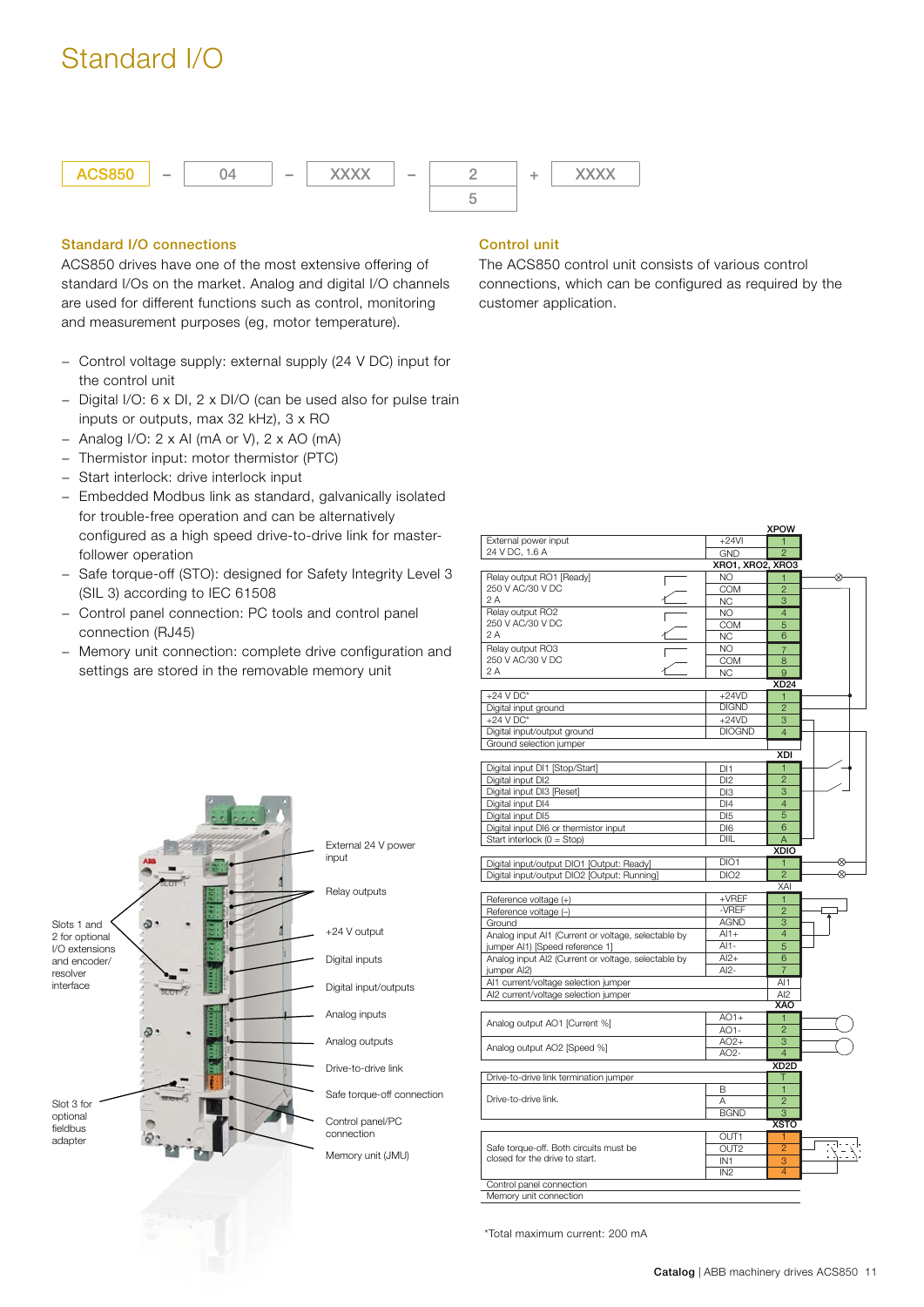# **Options** Control and communication modules



### **Optional I/O**

The optional I/O extension modules provide additional connectivity possibilities for ACS850 drives. Extensions include analog and digital modules and speed feedback interface modules which are mounted in the slots on the ACS850 control board. The control board has two slots available for I/O extension modules. Additionally, there is a third slot available for fieldbus adapter modules.



A wide range of fieldbus protocols are supported to enable the ACS850 to connect to major automation systems. Fieldbus adapter modules allow manufacturing flexibility, reduced installation and engineering effort via:

- − Drive control
- − Drive monitoring
- − Drive diagnostics
- − Drive parameter handling



| <b>Options</b>             | <b>Option codes</b>                  | Data                                                                   | Install in  |
|----------------------------|--------------------------------------|------------------------------------------------------------------------|-------------|
|                            | Analog and digital extension modules |                                                                        |             |
| <b>FIO-01</b>              | $+$ L501                             | $4 \times DI/O$ , $2 \times RO$                                        |             |
| <b>FIO-11</b>              | $+L500$                              | $3 \times$ AI (mA/V), $1 \times$ AO (mA), $2 \times$ DI/O              | Slot 1 or 2 |
| $FIO-21$                   | $+$ L519                             | $1 \times$ AI (mA/V), $1 \times$ AO (mA), $1 \times$ DI, $2 \times$ RO |             |
| Feedback interface modules |                                      |                                                                        |             |
| <b>FEN-01</b>              | $+$ L517                             | 2 inputs (TTL incremental encoder), 1 output                           |             |
| <b>FEN-11</b>              | $+$ L518                             | 2 inputs (SinCos absolute, TTL incremental encoder), 1 output          |             |
| <b>FEN-21</b>              | $+L516$                              | 2 inputs (Resolver, TTL incremental encoder), 1 output                 | Slot 1 or 2 |
| <b>FEN-31</b>              | $+L502$                              | 1 input (HTL incremental encoder), 1 output                            |             |
| Fieldbus adapter modules   |                                      |                                                                        |             |
| FPBA-01                    | $+K454$                              | PROFIBUS-DP, DPV0/DPV1                                                 |             |
| FCAN-01                    | $+K457$                              | CANopen <sup>®</sup>                                                   |             |
| FDNA-01                    | $+K451$                              | DeviceNet™                                                             |             |
| FENA-11                    | +K473                                | EtherNet/IP™, Modbus TCP, PROFINET IO                                  | Slot 3      |
| FSCA-01                    | $+K458$                              | Modbus RTU                                                             |             |
| FECA-01                    | +K469                                | EtherCAT <sup>®</sup>                                                  |             |
| FLON-01                    | $+K452$                              | LonWorks <sup>®</sup>                                                  |             |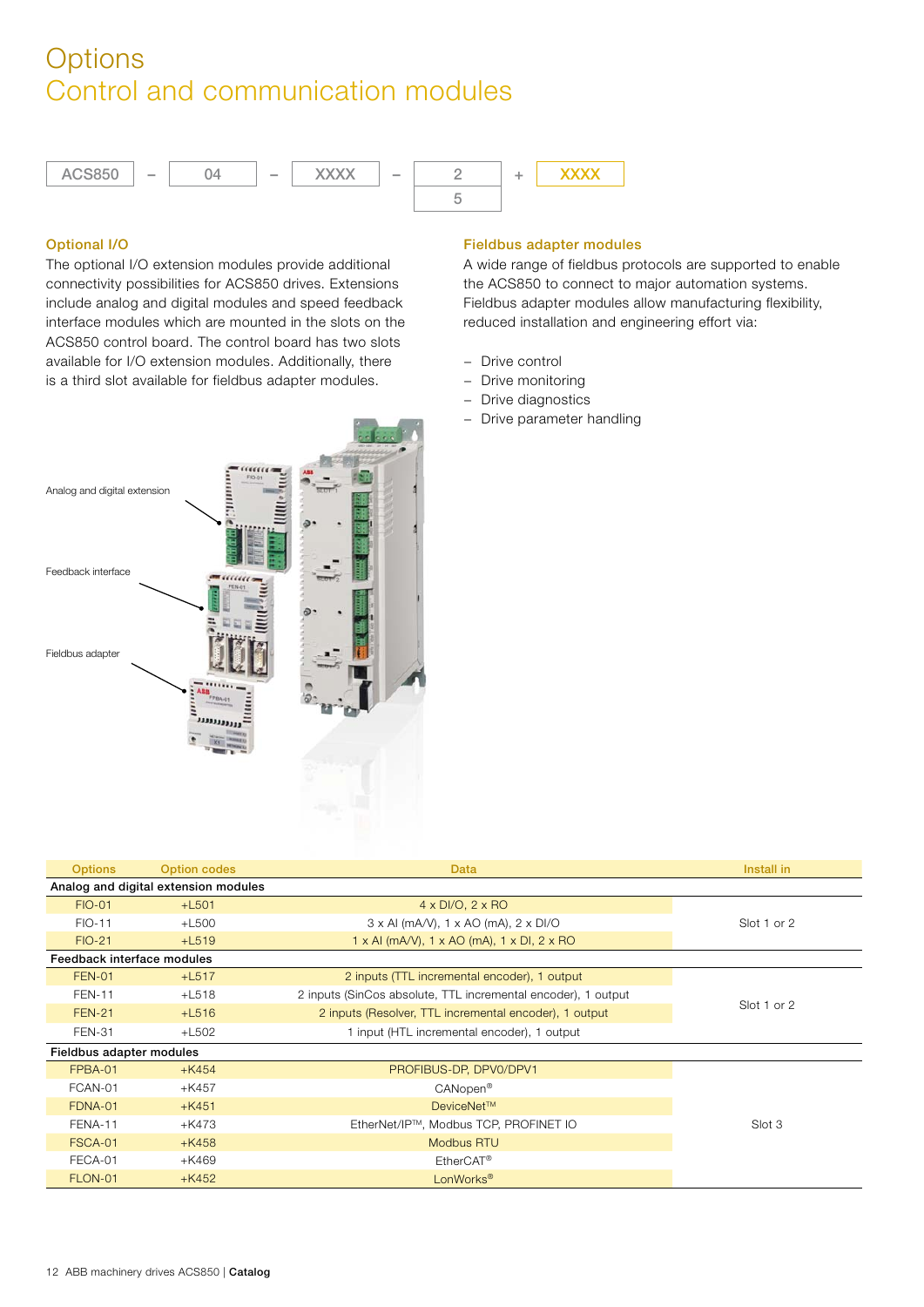# **Options** Control panel

![](_page_12_Figure_1.jpeg)

### **Assistant control panel**

The assistant control panel features a multilingual alphanumeric display for easy drive configuration. It is an ideal tool for service engineers, providing the following features:

![](_page_12_Picture_4.jpeg)

- − A large alphanumeric display
- − Easy navigation
- − Soft and convenient keys
- − Local control keys (start/stop/reference)
- − Parameter setting and monitoring
- − Status and history data
- − Real-time clock

### **Assisting functionalities like:**

- − Startup assistant
- − Maintenance assistant
- − Diagnostic assistant

![](_page_12_Picture_16.jpeg)

#### **Assistant control panel options**

There are various cover assembly options for the ACS850. The cover is mounted on the drive depending on the specific need of the customer application.

### **Standard control unit cover**

The control unit cover comes as standard without an assistant control panel and holder.

### **Control unit cover with panel holder (+J414)**

Includes the control unit cover with a panel holder, a panel cover and an internal interface cable.

![](_page_12_Picture_23.jpeg)

### **Control unit cover with assistant control panel (+J400)**

Includes the assistant control panel, a control unit cover with a panel holder and an internal interface cable.

![](_page_12_Picture_26.jpeg)

#### **Door mounting kit with assistant control panel (+J410)**

Includes the assistant control panel and a panel holder for cabinet door mounting, with IP54 kit and 3 m (10 ft) cable.

![](_page_12_Picture_29.jpeg)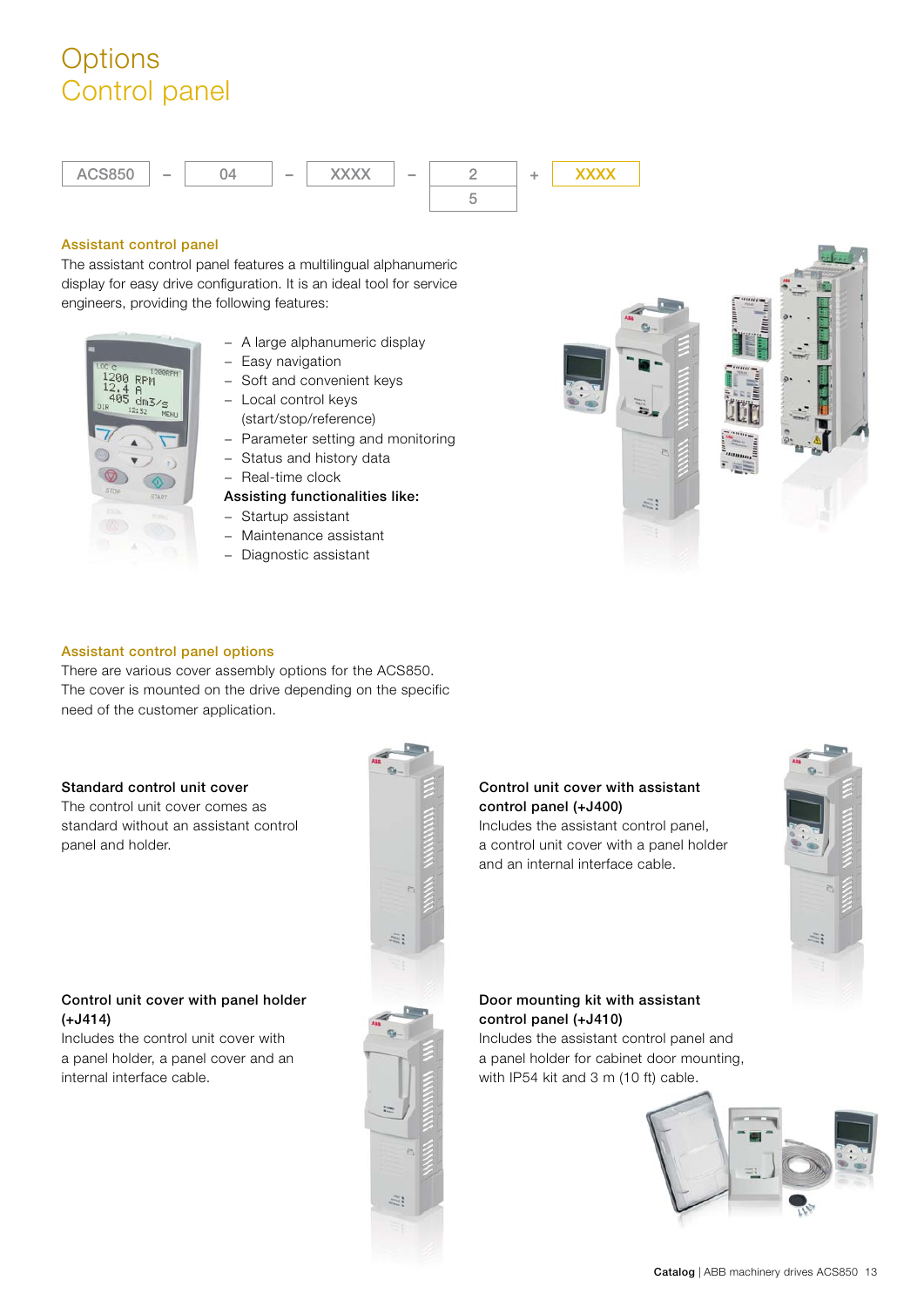# **Options** G frame drive modules

![](_page_13_Figure_1.jpeg)

The ACS850 G1 and G2 frames have some useful optional features. For ordering codes and description see the table below.

| <b>Options</b> | <b>Description</b>                   |
|----------------|--------------------------------------|
| $+D150$        | Braking chopper + connection busbars |
| $+E208$        | Common mode filter                   |
| $+H356$        | DC connection busbars                |
| $+H381$        | Power cabling panels                 |
| $+0H354$       | Without pedestal                     |
| $+P905$        | Integrated control unit              |

The cabling panel option allows easy connection of input power and motor cables. The cabling panel enables cabinet drive module installing and removing without the need of disconnecting cables.

As a standard, the G1 and G2 frames have an external control unit. This allows easy and safe installation of control cabling. With the integrated control unit option (+P905), the contol unit is located inside the drive module making the installation space requirement compact.

![](_page_13_Picture_6.jpeg)

![](_page_13_Picture_8.jpeg)

<u> Hillian III</u>  $\mathbb{A}$ 

Cabling panel option +H381 Standard drive module delivery includes external control unit. **The control panel +J400 comes as an option.**

**Optional +P905 (integrated) control unit with control panel (+J400)**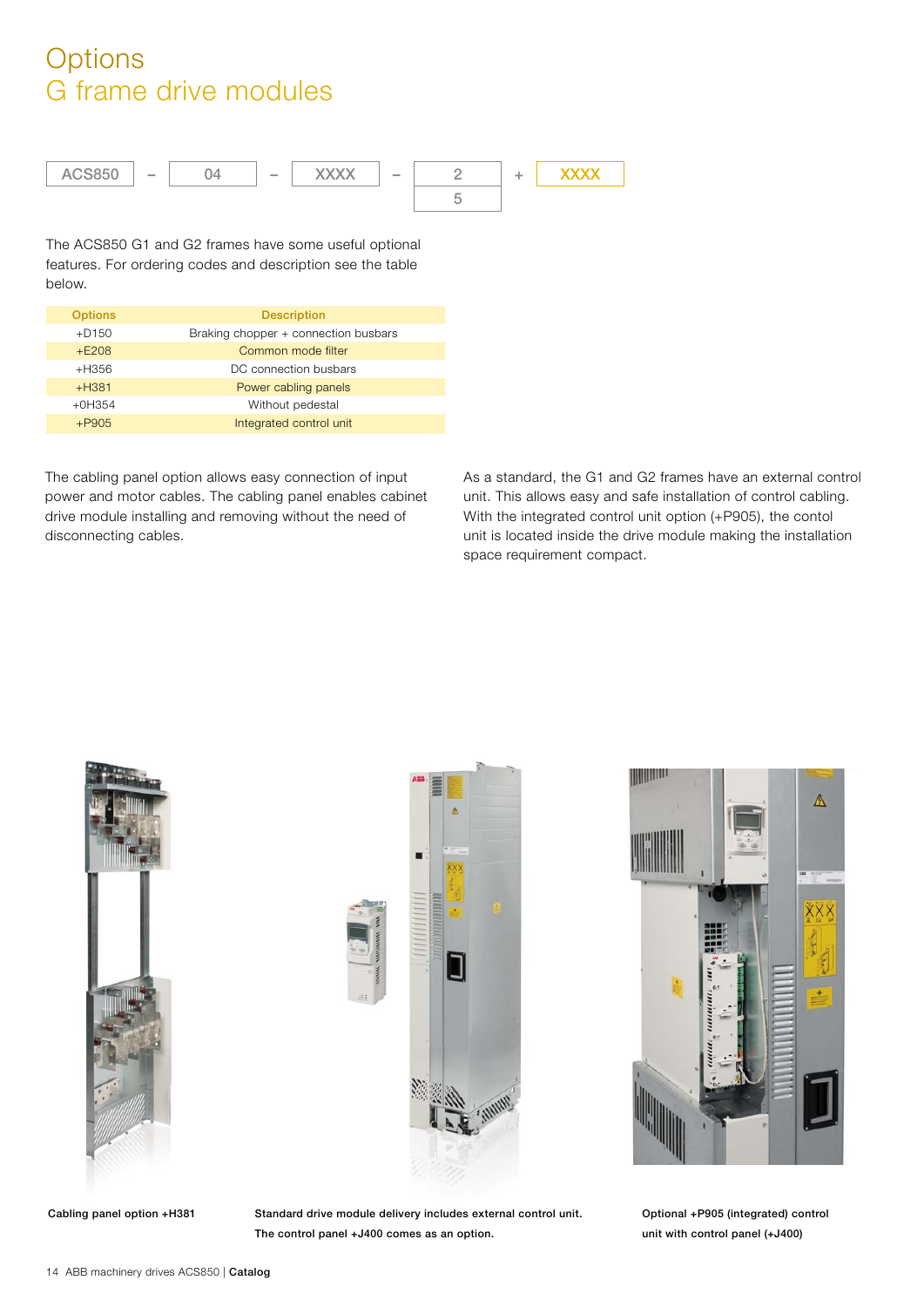# **Options** EMC filters

![](_page_14_Figure_1.jpeg)

### **Electromagnetic Compatibility (EMC) and modules**

The electrical/electronic equipment must be able to operate without problems within an electromagnetic environment. This is called immunity. The ACS850 is designed to have adequate immunity against interference from other equipment. Likewise, the equipment must not disturb or interfere with any other product or system within its locality. This is called emission. Each ACS850 model can be equipped with a built-in filter to reduce high frequency emission.

#### **EMC standards**

The EMC product standard EN 61800-3 (2004) covers the specific EMC requirements stated for drives (tested with motor and cable) within the EU.

EMC standards such as EN 55011, or EN 61000-6-3/4, are applicable to industrial and domestic equipment and systems including drive components inside. Drive units complying with requirements of EN 61800-3 are compliant with comparable categories in EN 55011 and EN 61000-6-3/4, but not necessarily vice versa. EN 55011 and EN 61000-6-3/4 do not specify cable length nor require a motor to be connected as a load. The emission limits are comparable according to the following EMC standards table.

#### **1st environment vs 2nd environment**

#### **1st environment (category C1 to C2)**

1<sup>st</sup> environment includes domestic premises. It also includes establishments directly connected without intermediate transformer to a low-voltage power supply network which supplies buildings used for domestic purposes.

### **2nd environment (category C3 to C4)**

2<sup>nd</sup> environment includes all establishments other than those directly connected to a low-voltage power supply network which supplies buildings used for domestic purposes.

### **Selecting an EMC filter**

The following table gives the correct filter selection.

### **EMC standards**

| EN61800-3 (2004) product      | EN 55011, product family standard      | EN 61000-6-4, generic emission       | EN 61000-6-3, generic emission       |
|-------------------------------|----------------------------------------|--------------------------------------|--------------------------------------|
| standard                      | for industrial, scientific and medical | standard for industrial environments | standard for residential, commercial |
|                               | (ISM) equipment                        |                                      | and light-industrial environment     |
| Category C1                   | Group 1                                | Not applicable                       | Applicable                           |
| (1 <sup>st</sup> environment) | Class B                                |                                      |                                      |
| Category C2                   | Group 1                                | Applicable                           | Not applicable                       |
| (1 <sup>st</sup> environment) | Class A                                |                                      |                                      |
| Category C3                   | Group 2                                | Not applicable                       | Not applicable                       |
| $(2nd$ environment)           | Class A                                |                                      |                                      |
| Category C4                   | Not applicable                         | Not applicable                       | Not applicable                       |
| $(2nd$ environment)           |                                        |                                      |                                      |

| <b>EMC category / frame</b>            | Option code | A to B | $C$ to $D$ | $E0$ to $E$              |                          |
|----------------------------------------|-------------|--------|------------|--------------------------|--------------------------|
| C3 filter, earthed/unearthed network * | $+E210$     |        |            |                          |                          |
| C3 filter earthed network only *       | $+E200$     |        |            | $\qquad \qquad -$        | $\overline{\phantom{0}}$ |
| C2 filter, earthed network only *      | +E202       |        |            |                          |                          |
| C2 filter, earthed network only *      |             |        |            | $\overline{\phantom{0}}$ |                          |

 $\square$  = option, built-in  $\square$  = option, external  $\rightharpoonup$  = not available

EMC category for frame G1 will be released during 2012. In frame G2 EMC category 3 comes as standard.

Notes

- 1) External, plug-in
- 2) External accesory, no plus code
- Max. cable length 100 m (328 ft)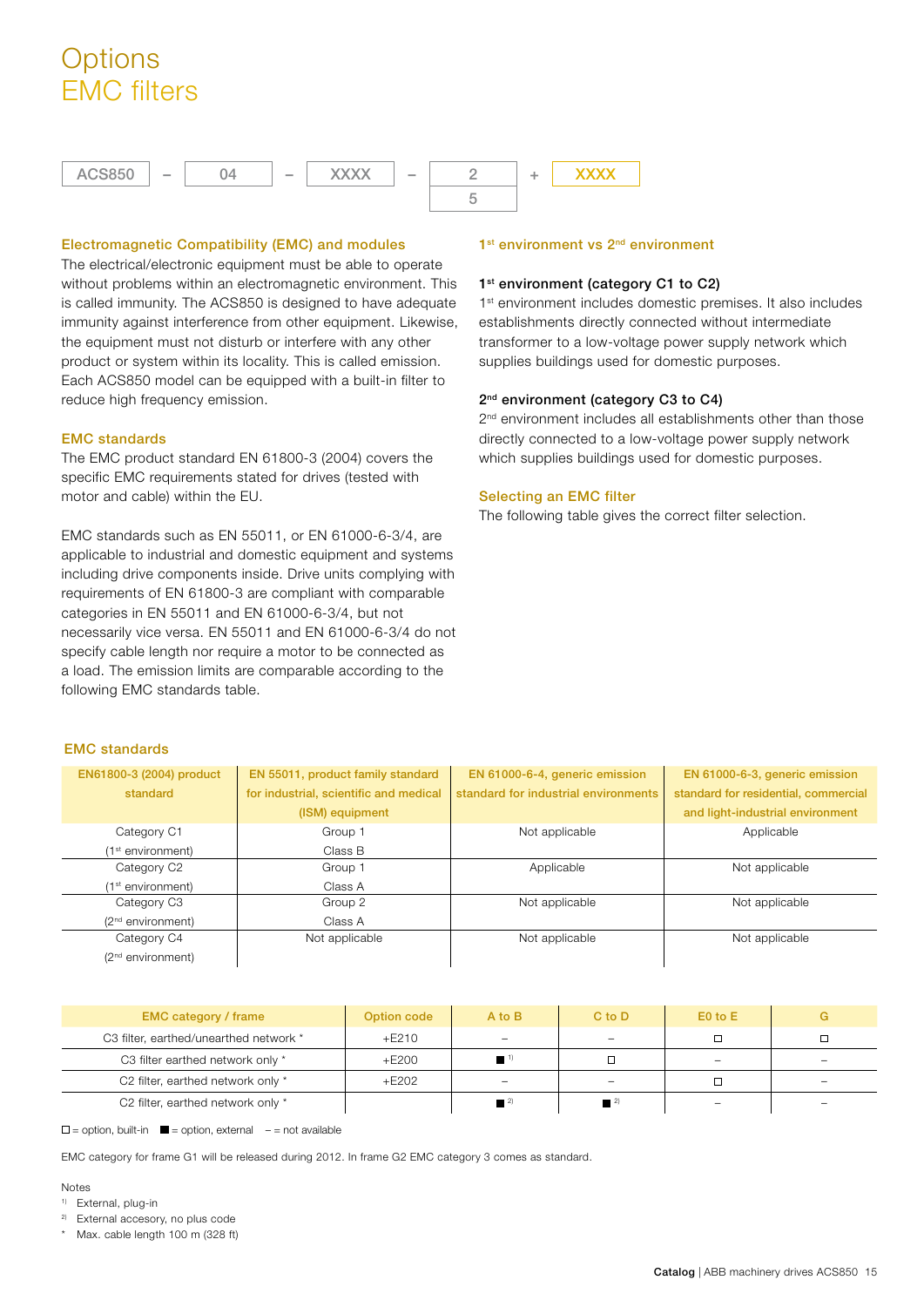# **Options** Mains circuit

![](_page_15_Figure_1.jpeg)

### **Mains chokes**

Mains chokes are typically used to reduce harmonics in the mains current. Frames C to G2 are equipped with built-in choke as standard. For frames A and B, the ACS850 drives do not necessarily need a separate mains choke for operation. If, however, a separate mains choke is needed, mains chokes are available according to the following table.

| Frame | Drive type       | <b>Type</b>   |              | <b>Dimensions</b> |        |      |       |      |     |                |  |
|-------|------------------|---------------|--------------|-------------------|--------|------|-------|------|-----|----------------|--|
| size  | designation      |               | <b>Width</b> |                   | Length |      | Depth |      |     |                |  |
|       |                  |               | mm           | in                | mm     | in   | mm    | in.  | kg  | I <sub>b</sub> |  |
| A     | ACS850-04-03A0-5 | <b>CHK-01</b> | 120          | 4.72              | 146    | 5.75 | 79    | 3.11 | 1.8 | 4.0            |  |
| A     | ACS850-04-03A6-5 | CHK-01        | 120          | 4.72              | 146    | 5.75 | 79    | 3.11 | 1.8 | 4.0            |  |
| A     | ACS850-04-04A8-5 | <b>CHK-02</b> | 150          | 5.91              | 175    | 6.89 | 86    | 3.39 | 3.8 | 8.4            |  |
| A     | ACS850-04-06A0-5 | CHK-02        | 150          | 5.91              | 175    | 6.89 | 86    | 3.39 | 3.8 | 8.4            |  |
| А     | ACS850-04-08A0-5 | CHK-02        | 150          | 5.91              | 175    | 6.89 | 86    | 3.39 | 3.8 | 8.4            |  |
| B     | ACS850-04-010A-5 | <b>CHK-03</b> | 150          | 5.91              | 175    | 6.89 | 100   | 3.39 | 5.4 | 11.9           |  |
| B     | ACS850-04-014A-5 | <b>CHK-03</b> | 150          | 5.91              | 175    | 6.89 | 100   | 3.39 | 5.4 | 11.9           |  |
| B     | ACS850-04-018A-5 | $CHK-04$      | 150          | 5.91              | 175    | 6.89 | 100   | 3.39 | 5.2 | 11.5           |  |

### **Resistor braking**

Depending on the application, an external braking resistor may be needed to dissipate the generated kinetic energy thermally. For this, ACS850 uses its braking chopper and external braking resistor.

#### **Brake chopper**

The ACS850 series has built-in brake choppers in frames A to D (up to 45 kW [60 hp] at 400 V) as standard. Above this, brake choppers are available as built-in options.

#### **Brake resistor**

Preselected brake resistors are separately available for all ACS850 types. Resistors include integrated thermal sensor as standard. Resistors other than standard offering may be used

providing the specified resistance value is not decreased, and the heat dissipation capacity of the resistor is sufficient for the drive application.

For ACS850 drives, no separate fuses in the brake circuit are required if the following conditions are met:

- − The ACS850 mains cable is protected by fuses
- − No mains cable/fuse overrating takes place

| <b>Brake chopper</b>                |                   |                    | <b>Brake resistors</b> |                |           |         | <b>Type designation</b> | <b>Frame size</b> |                |
|-------------------------------------|-------------------|--------------------|------------------------|----------------|-----------|---------|-------------------------|-------------------|----------------|
| Cyclic (base load P <sub>Hd</sub> ) |                   | Cont.              | Peak                   |                |           |         |                         |                   |                |
| $P_{\text{br5}}$                    | $P_{\text{br10}}$ | $P_{\rm br, cont}$ | $P_{\rm br, pk}$       | $\overline{R}$ | $E_r$     | $P_{N}$ | <b>Type</b>             |                   |                |
| <b>kW</b>                           | <b>kW</b>         | kW                 | <b>kW</b>              | <b>Ohm</b>     | <b>KJ</b> | W       |                         |                   |                |
| $U_{N}$ = 230 V                     |                   |                    |                        |                |           |         |                         |                   |                |
| 0.5                                 | 0.5               | 0.45               | 2.75                   | 120            | 22        | 105     | <b>JBR-01</b>           | ACS850-04-03A0-2  | $\overline{A}$ |
| 0.75                                | 0.7               | 0.65               | 2.75                   | 120            | 22        | 105     | <b>JBR-01</b>           | ACS850-04-03A6-2  | $\overline{A}$ |
| 1.0                                 | 1.0               | 0.9                | 2.75                   | 120            | 22        | 105     | <b>JBR-01</b>           | ACS850-04-04A8-2  | $\overline{A}$ |
| 1.5                                 | 1.4               | 1.3                | 2.75                   | 120            | 22        | 105     | <b>JBR-01</b>           | ACS850-04-06A0-2  | $\overline{A}$ |
| 1.5                                 | 1.4               | 1.3                | 2.75                   | 120            | 22        | 105     | <b>JBR-01</b>           | ACS850-04-08A0-2  | $\overline{A}$ |
| 2.8                                 | 2.7               | 2.25               | 4.0                    | 80             | 40        | 135     | <b>JBR-03</b>           | ACS850-04-010A-2  | B.             |
| 4.1                                 | 3.9               | 3.3                | 7.3                    | 40             | 73        | 360     | <b>JBR-04</b>           | ACS850-04-014A-2  | B              |
| 5.3                                 | 5.1               | 4.25               | 7.3                    | 40             | 73        | 360     | <b>JBR-04</b>           | ACS850-04-018A-2  | B.             |
| 6.8                                 | 6.5               | 5.25               | 15.4                   | 20             | 77        | 570     | <b>JBR-05</b>           | ACS850-04-025A-2  | $\mathsf{C}$   |
| 7.8                                 | 7.4               | 6                  | 15.4                   | 20             | 77        | 570     | <b>JBR-05</b>           | ACS850-04-030A-2  | $\mathsf{C}$   |
| 7.8                                 | 7.4               | 6                  | 15.4                   | 20             | 77        | 570     | <b>JBR-05</b>           | ACS850-04-035A-2  | $\mathsf{C}$   |
| 11.4                                | 10.8              | 8.75               | 22.0                   | 13             | 132       | 790     | JBR-06                  | ACS850-04-044A-2  | $\mathcal{C}$  |
| 11.4                                | 10.8              | 8.75               | 22.0                   | 13             | 132       | 790     | JBR-06                  | ACS850-04-050A-2  | $\mathsf{C}$   |
| 20.2                                | 20.0              | 18                 | 22.0                   | 13             | 132       | 790     | <b>JBR-06</b>           | ACS850-04-061A-2  | D              |
| 20.2                                | 20.0              | 18                 | 22.0                   | 13             | 132       | 790     | <b>JBR-06</b>           | ACS850-04-078A-2  | D              |
| 20.2                                | 20.0              | 18                 | 22.0                   | 13             | 132       | 790     | <b>JBR-06</b>           | ACS850-04-094A-2  | D              |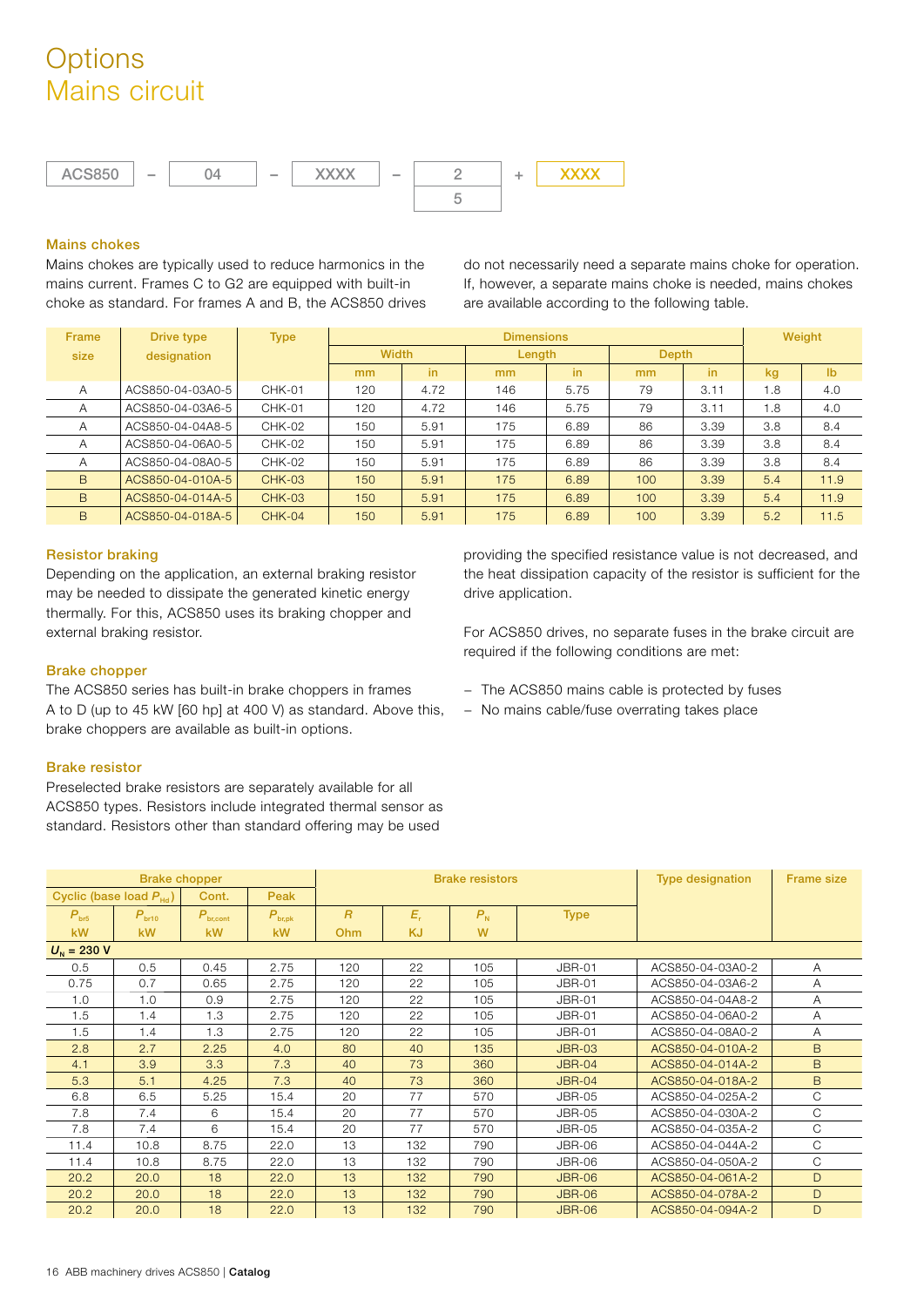# **Options** Mains circuit

| <b>ACS850</b>                       |                          | 04                   |                                 | <b>XXXX</b>    |           | $\overline{2}$         | <b>XXXX</b><br>÷ |                     |                         |                   |
|-------------------------------------|--------------------------|----------------------|---------------------------------|----------------|-----------|------------------------|------------------|---------------------|-------------------------|-------------------|
|                                     |                          |                      |                                 |                |           | 5                      |                  |                     |                         |                   |
|                                     |                          |                      |                                 |                |           |                        |                  |                     |                         |                   |
|                                     |                          |                      |                                 |                |           |                        |                  |                     |                         |                   |
|                                     |                          | <b>Brake chopper</b> |                                 |                |           | <b>Brake resistors</b> |                  |                     | <b>Type designation</b> | <b>Frame size</b> |
| Cyclic (base load P <sub>Hd</sub> ) |                          | Cont.                | Peak                            |                |           |                        |                  |                     |                         |                   |
| $P_{\text{br5}}$                    | $P_{\text{br10}}$        | $P_{\text{br,cont}}$ | $\boldsymbol{P}_{\text{br,pk}}$ | $\overline{R}$ | $E_r$     | $P_{N}$                |                  | <b>Type</b>         |                         |                   |
| kW                                  | <b>kW</b>                | <b>kW</b>            | <b>kW</b>                       | Ohm            | <b>KJ</b> | W                      |                  |                     |                         |                   |
| $U_{N} = 400 V$                     |                          |                      |                                 |                |           |                        |                  |                     |                         |                   |
| 1.0                                 | 1.0                      | 0.9                  | 5.5                             | 120            | 22        | 105                    |                  | <b>JBR-01</b>       | ACS850-04-03A0-5        | Α                 |
| 1.5                                 | 1.4                      | 1.3                  | 5.5                             | 120            | 22        | 105                    |                  | <b>JBR-01</b>       | ACS850-04-03A6-5        | Α                 |
| 2.0                                 | 1.9                      | 1.8                  | 5.5                             | 120            | 22        | 105                    |                  | <b>JBR-01</b>       | ACS850-04-04A8-5        | Α                 |
| 3.0                                 | 2.8                      | 2.6                  | 5.5                             | 120            | 22        | 105                    |                  | <b>JBR-01</b>       | ACS850-04-06A0-5        | Α                 |
| 3.0                                 | 2.8                      | 2.6                  | 5.5                             | 120            | 22        | 105                    |                  | <b>JBR-01</b>       | ACS850-04-08A0-5        | $\overline{A}$    |
| 5.5                                 | 5.3                      | 4.5                  | 7.9                             | 80             | 40        | 135                    |                  | <b>JBR-03</b>       | ACS850-04-010A-5        | B                 |
| 8.2                                 | 7.8                      | 6.6                  | 14.6                            | 40             | 73        | 360                    |                  | <b>JBR-04</b>       | ACS850-04-014A-5        | B                 |
| 10.5                                | 10.1                     | 8.5                  | 14.6                            | 40             | 73        | 360                    |                  | <b>JBR-04</b>       | ACS850-04-018A-5        | B                 |
| 13.6                                | 12.9                     | 10.5                 | 30.7                            | 20             | 77        | 570                    |                  | <b>JBR-05</b>       | ACS850-04-025A-5        | C                 |
| 15.5                                | 14.7                     | 12                   | 30.7                            | 20             | 77        | 570                    |                  | <b>JBR-05</b>       | ACS850-04-030A-5        | $\mathsf C$       |
| 15.5                                | 14.7                     | 12                   | 30.7                            | 20             | 77        | 570                    |                  | <b>JBR-05</b>       | ACS850-04-035A-5        | C                 |
| 22.7                                | 21.5                     | 17.5                 | 43.9                            | 13             | 132       | 790                    |                  | <b>JBR-06</b>       | ACS850-04-044A-5        | $\mathsf{C}$      |
| 22.7                                | 21.5                     | 17.5                 | 43.9                            | 13             | 132       | 790                    |                  | <b>JBR-06</b>       | ACS850-04-050A-5        | C                 |
| 40.4                                | 40.0                     | 36                   | 43.9                            | 13             | 132       | 790                    |                  | <b>JBR-06</b>       | ACS850-04-061A-5        | D                 |
| 40.4                                | 40.0                     | 36                   | 43.9                            | 13             | 132       | 790                    |                  | <b>JBR-06</b>       | ACS850-04-078A-5        | D                 |
| 40.4                                | 40.0                     | 36                   | 43.9                            | 13             | 132       | 790                    |                  | <b>JBR-06</b>       | ACS850-04-094A-5        | D                 |
| 67.5                                | 66                       | 61                   | $\overline{\phantom{0}}$        | 8              | 1800      | 4500                   |                  | SAFUR90F575         | ACS850-04-103A-5        | E <sub>0</sub>    |
| 85                                  | 83                       | 75                   | $\overline{\phantom{0}}$        | 6              | 2400      | 6000                   |                  | SAFUR80F500         | ACS850-04-144A-5        | E <sub>0</sub>    |
| $\equiv$                            | $\equiv$                 | 112.5                |                                 | $\overline{4}$ | 3600      | 9000                   |                  | <b>SAFUR125F500</b> | ACS850-04-166A-5        | E                 |
| $\qquad \qquad -$                   | $\qquad \qquad -$        | 135                  | $\qquad \qquad -$               | $\overline{4}$ | 3600      | 9000                   |                  | <b>SAFUR125F500</b> | ACS850-04-202A-5        | E                 |
| $\qquad \qquad -$                   |                          | 135                  | $\qquad \qquad -$               | $\overline{4}$ | 3600      | 9000                   |                  | <b>SAFUR125F500</b> | ACS850-04-225A-5        | E                 |
| $\overline{\phantom{0}}$            | $\overline{\phantom{a}}$ | 160                  | $\overline{\phantom{a}}$        | $\overline{4}$ | 3600      | 9000                   |                  | <b>SAFUR125F500</b> | ACS850-04-260A-5        | E                 |
| -                                   | $\qquad \qquad -$        | 200                  | $\qquad \qquad -$               | 2.7            | 5400      | 13500                  |                  | <b>SAFUR200F500</b> | ACS850-04-290A-5        | E                 |
| $\overline{\phantom{0}}$            | $\overline{\phantom{a}}$ | 300                  | $\equiv$                        | $\mathbf{2}$   | 7200      | 18000                  |                  | 2xSAFUR125F500      | ACS850-04-430A-5        | G                 |
| -                                   | $\overline{\phantom{a}}$ | 234                  | $\overline{\phantom{a}}$        | 1.7            | 8400      | 21000                  |                  | 2xSAFUR210F575      | ACS850-04-521A-5        | G                 |
| $\equiv$                            | $\qquad \qquad -$        | 210                  | $\qquad \qquad -$               | 1.35           | 10800     | 27000                  |                  | 2xSAFUR200F500      | ACS850-04-602A-5        | G                 |
| $\equiv$                            | $\equiv$                 | 170                  | $\equiv$                        | $\mathbf{1}$   | 14400     | 36000                  |                  | 4xSAFUR125F500      | ACS850-04-693A-5        | G                 |
| $\equiv$                            | $\qquad \qquad -$        | 170                  | $\overline{\phantom{0}}$        | $\mathbf{1}$   | 14400     | 36000                  |                  | 4xSAFUR125F500      | ACS850-04-720A-5        | G                 |
| $=$                                 | $\equiv$                 | 250                  | $\equiv$                        | 2              |           |                        |                  |                     | ACS850-04-387A-5        | G <sub>1</sub>    |
|                                     |                          | 250                  |                                 | $\overline{2}$ | $\star$   | $\star$                |                  | $\star$             | ACS850-04-500A-5        | G <sub>1</sub>    |
| $\qquad \qquad -$                   | $\qquad \qquad -$        | 355                  | $\qquad \qquad -$               | 1.3            | $\star$   | $\star$                |                  | $\star$             | ACS850-04-580A-5        | G <sub>1</sub>    |
| $\qquad \qquad -$                   | $\qquad \qquad -$        | 355                  | $\qquad \qquad -$               | 1.3            | $\star$   | $\star$                |                  | $\star$             | ACS850-04-650A-5        | G <sub>1</sub>    |
| $\overline{\phantom{0}}$            | $\qquad \qquad -$        | 400                  | $\overline{\phantom{0}}$        | 0.7            | $\star$   | $\star$                |                  | $\star$             | ACS850-04-710A-5        | G <sub>2</sub>    |
| $\overline{\phantom{0}}$            | $\overline{\phantom{m}}$ | 400                  | $\overline{\phantom{m}}$        | 0.7            | $\star$   | $\star$                |                  | $\star$             | ACS850-04-807A-5        | G <sub>2</sub>    |
|                                     |                          | 400                  |                                 | 0.7            | $\star$   | $\star$                |                  | $\star$             | ACS850-04-875A-5        | G <sub>2</sub>    |

– = not available

\* Contact your local ABB representative

|                      | Maximum braking power of the ACS850 drive equipped with standard |
|----------------------|------------------------------------------------------------------|
| shannas and saaistas |                                                                  |

|                      | chopper and resistor                                                          |
|----------------------|-------------------------------------------------------------------------------|
|                      | $P_{\text{br5}}$ :5 s/1 min                                                   |
| $P_{\text{br10}}$    | $\frac{1}{2}$ 10 s/1 min                                                      |
|                      | The braking energy transmitted to the resistor during any period shorter than |
|                      | 400 seconds may exceed $E_r$ . ( $E_r$ varies depending on the resistor).     |
| $P_{\text{br,cont}}$ | Continuous brake chopper power. The value applies to the minimum              |
|                      | resitstance value. With a higher resistance value the $P_{\text{brcont}}$ may |
|                      | increase in some ACS850 drives.                                               |
| R                    | Resistance value for the listed resistor type. Note: This is also the         |
|                      | minimum allowable resistance value for the brake resistor.                    |
| $P_{\rm br, pk}$     | Maximum braking power of the drive (inverter and chopper). The                |
|                      | drive (inverter and chopper) will withstand this braking power for            |
|                      | 1 second within every 10 seconds.                                             |
|                      | Note: The listed resistors will withstand this braking power for              |
|                      | 1 second within every 120 seconds.                                            |

| Ŀ.                                                                    | Energy pulse that the resistor assembly will withstand (400 seconds) |  |  |  |  |  |  |  |
|-----------------------------------------------------------------------|----------------------------------------------------------------------|--|--|--|--|--|--|--|
|                                                                       | duty cycle). This energy will heat the resistor element from 40 °C   |  |  |  |  |  |  |  |
|                                                                       | $(104 \text{ °F})$ to the maximum allowable temperature.             |  |  |  |  |  |  |  |
| $P_{\rm cont}$                                                        | Continuous power (heat) dissipation of the resistor when placed      |  |  |  |  |  |  |  |
|                                                                       | : correctly. Energy $E_r$ dissipates in 400 seconds.                 |  |  |  |  |  |  |  |
| All brake resistors are to be installed outside the converter module. |                                                                      |  |  |  |  |  |  |  |

The SAFUR brake resistors are built-in in an IP00 metal frame.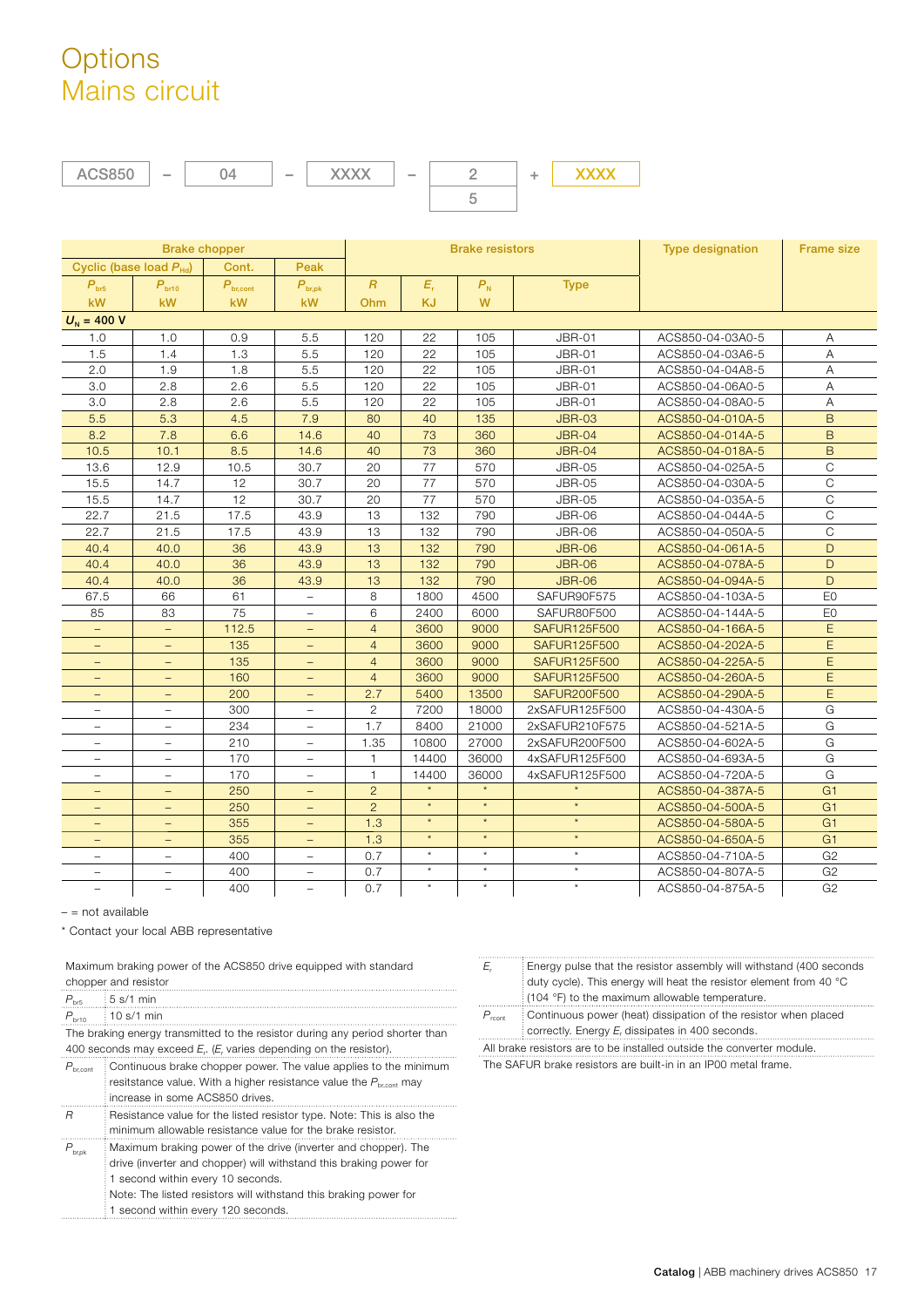# **Options** Mains circuit

![](_page_17_Figure_1.jpeg)

### **du/dt filters**

du/dt filtering suppresses inverter output voltage spikes and rapid voltage changes that stress motor insulation.

Additionally, du/dt filtering reduces capacitive leakage currents and high frequency emission of the motor cable as well as high frequency losses and bearing currents in the motor.

The need for du/dt filtering depends on the motor age and insulation. For information on the construction of the motor insulation, consult the motor manufacturer. If the motor does not fulfil the requirements of the filter selection table, the lifetime of the motor might decrease. Insulated non-driven end (N-end) bearings and/or common mode filters are also required for motor bearing currents with motors bigger than 100 kW. For more information please see the ACS850 hardware manual.

### **External du/dt filters**

| ACS850-04                         | du/dt filter type (3 filters included in kits marked *) |                          |                           |                          |                          |                          |                          |                          |                          |  |  |
|-----------------------------------|---------------------------------------------------------|--------------------------|---------------------------|--------------------------|--------------------------|--------------------------|--------------------------|--------------------------|--------------------------|--|--|
|                                   |                                                         |                          | <b>Unprotected (IP00)</b> |                          |                          |                          |                          |                          |                          |  |  |
| 230 V                             | 500 V                                                   |                          |                           | NOCH0070-620             | * NOCH0120-60            | * NOCH0260-60            | FOCH0260-70              | FOCH0320-50              | FOCH0610-70              |  |  |
| $-03A0-2$                         | $-03A0-5$                                               | п                        |                           | $=$                      |                          |                          |                          |                          |                          |  |  |
| $-03A6-2$                         | $-03A6-5$                                               | $\blacksquare$           | ÷,                        | $\overline{\phantom{0}}$ | -                        | $\overline{\phantom{0}}$ | $\overline{\phantom{0}}$ | ÷,                       | $\equiv$                 |  |  |
| $-04A8-2$                         | $-04A8-5$                                               | п                        |                           |                          |                          |                          |                          |                          |                          |  |  |
| $-06A0-2$                         | $-06A0-5$                                               | П                        | ÷,                        | ÷                        | $\overline{\phantom{0}}$ | -                        | -                        | -                        | -                        |  |  |
| $-08A0-2$                         | $-08A0-5$                                               | П                        | $=$                       | $\overline{a}$           | $\overline{a}$           | $\overline{\phantom{0}}$ |                          | $-$                      |                          |  |  |
| $-010A-2$                         | $-010A-5$                                               | п                        | $\equiv$                  | $\overline{\phantom{0}}$ | $\overline{\phantom{0}}$ | -                        | -                        | $\overline{\phantom{0}}$ | $\overline{\phantom{0}}$ |  |  |
| $-014A-2$                         | $-014A-5$                                               | ■                        | $\overline{\phantom{0}}$  | $\overline{\phantom{0}}$ | $\overline{\phantom{0}}$ | -                        |                          | -                        |                          |  |  |
| $-018A-2$                         | $-018A-5$                                               | п                        | L,                        | $\overline{\phantom{0}}$ | $\overline{\phantom{0}}$ | ÷                        | -                        | $\overline{\phantom{0}}$ | -                        |  |  |
| $-025A-2$                         | $-025A-5$                                               | $\overline{a}$           | ■                         | $\overline{a}$           | $\overline{a}$           | $\overline{\phantom{0}}$ |                          | $-$                      |                          |  |  |
| $-030A-2$                         | $-030A-5$                                               | -                        | п                         | -                        | -                        | -                        | -                        | <sup>-</sup>             | -                        |  |  |
| $-035A-2$                         | $-035A-5$                                               | $\overline{a}$           | п                         | $\overline{a}$           | $\overline{\phantom{0}}$ | $\overline{\phantom{0}}$ |                          | $-$                      |                          |  |  |
| $-044A-2$                         | $-044A-5$                                               | —                        | ÷,                        | П                        | -                        | -                        | -                        | -                        | -                        |  |  |
| $-050A-2$                         | $-050A-5$                                               | $\overline{a}$           | $\overline{\phantom{0}}$  | П                        | $\overline{a}$           |                          |                          | $\overline{\phantom{0}}$ |                          |  |  |
| $-061A-2$                         | $-061A-5$                                               | -                        | -                         | п                        | -                        | -                        | -                        | -                        | -                        |  |  |
| $-078A-2$                         | $-078A-5$                                               | $\overline{\phantom{0}}$ | $\overline{\phantom{0}}$  | П                        |                          |                          |                          | -                        |                          |  |  |
| $-094A-2$                         | $-094A-5$                                               | $\equiv$                 | -                         | $\overline{\phantom{0}}$ | п                        | -                        | -                        | -                        | -                        |  |  |
|                                   | $-103A-5$                                               | $\overline{\phantom{0}}$ | $\overline{\phantom{0}}$  | $\overline{\phantom{0}}$ | п                        | $\overline{\phantom{0}}$ |                          | -                        |                          |  |  |
|                                   | $-144A-5$                                               | -                        | -                         | -                        | П                        | -                        |                          | -                        | -                        |  |  |
|                                   | $-166A-5$                                               | $\overline{a}$           | L,                        | $\overline{a}$           | п                        | L,                       |                          | -                        | L,                       |  |  |
|                                   | $-202A-5$                                               | -                        | -                         | -                        | $\overline{\phantom{0}}$ | п                        |                          | -                        | -                        |  |  |
|                                   | $-225A-5$                                               | $-$                      | $\equiv$                  | $\overline{a}$           | $\equiv$                 | $\equiv$                 | п                        | $\overline{a}$           |                          |  |  |
|                                   | $-260A-5$                                               | -                        | -                         | <sup>-</sup>             | -                        | <sup>-</sup>             | п                        | -                        | <sup>-</sup>             |  |  |
|                                   | $-290A-5$                                               | $\overline{a}$           |                           |                          |                          |                          | ■                        |                          |                          |  |  |
|                                   | $-430A-5$                                               | $\equiv$                 | -                         | -                        | ÷                        | -                        | -                        | П                        | $\overline{\phantom{0}}$ |  |  |
|                                   | $-521A-5$                                               | $\overline{a}$           |                           |                          |                          |                          |                          |                          | п                        |  |  |
|                                   | $-602A-5$                                               | -                        | -                         | —                        | -                        |                          |                          | -                        | п                        |  |  |
|                                   | $-693A-5$                                               |                          |                           |                          |                          |                          |                          | $\overline{\phantom{0}}$ | ■                        |  |  |
|                                   | $-720A-5$                                               |                          |                           |                          |                          |                          |                          |                          | П                        |  |  |
| $\blacksquare$ = option, external |                                                         | $-$ = not applicable     |                           |                          |                          |                          |                          |                          |                          |  |  |

#### **du/dt filter selection table**

| Motor type                          | Nominal mains voltage $(U_{u})$ | Motor insulation requirement                                                                            |
|-------------------------------------|---------------------------------|---------------------------------------------------------------------------------------------------------|
| ABB M2 and M3 motors                | $U_{N} \leq 500$ V              | Standard insulation system.                                                                             |
| ABB form-wound HXR and AM motors    | 380 V < $U_{N}$ $\leq$ 500 V    | Standard insulation system.                                                                             |
| ABB random-wound HXR and AM motors  | 380 V < $U_{N}$ $\leq$ 500 V    | Check motor insulation system with the motor manufacturer.                                              |
| Non-ABB random-wound and form-wound | $U_{N} \leq 420$ V              | If the insulation system withstands $\hat{U}_{11}$ = 1600 V and $\Delta t$ = 0.2 µs, du/dt filtering is |
|                                     |                                 | not required. With du/dt filtering the insulation system must withstand $\hat{U}_{LL}$ = 1300 V.        |

 $U_N$  = Nominal mains voltage.

 $\hat{U}_{LL}$  = Peak line-to-line voltage at motor terminals.

Δt = Rise time, ie, interval during which line-to-line voltage at motor terminals changes from 10% to 90% of full voltage range.

| Dimensions and weights of du/dt filters |               |      |     |              |                |              |        |               |  |  |
|-----------------------------------------|---------------|------|-----|--------------|----------------|--------------|--------|---------------|--|--|
| du/dt filter                            | <b>Height</b> |      |     | <b>Width</b> |                | <b>Depth</b> | Weight |               |  |  |
|                                         | mm            | in.  | mm  | in.          | m <sub>m</sub> | in           | kg     | $\mathsf{lb}$ |  |  |
| NOCH0016-60                             | 195           | 7.7  | 140 | 5.5          | 115            | 4.5          | 2.4    | 5.28          |  |  |
| NOCH0030-60                             | 215           | 8.5  | 165 | 6.5          | 130            | 5.1          | 4.7    | 10.34         |  |  |
| NOCH0070-60                             | 261           | 10.3 | 180 | 7.1          | 150            | 5.9          | 9.5    | 20.9          |  |  |
| NOCH0120-60*                            | 200           | 7.9  | 154 | 6.1          | 106            | 4.2          |        | 15.4          |  |  |
| NOCH0260-60*                            | 383           | 15.1 | 185 | 7.3          | 111            | 4.4          | 12     | 26.4          |  |  |
| FOCH0260-70                             | 382           | 15.0 | 190 | 7.5          | 254            | 10.0         | 47     | 103.4         |  |  |
| FOCH0320-50                             | 662           | 26.1 | 319 | 12.6         | 282            | 11.1         | 65     | 143           |  |  |
| FOCH0610-70                             | 662           | 26.1 | 319 | 12.6         | 282            | 11.1         | 65     | 143           |  |  |

#### **Dimensions and weights of du/dt filters**

\* 3 filters included, dimensions apply for one filter.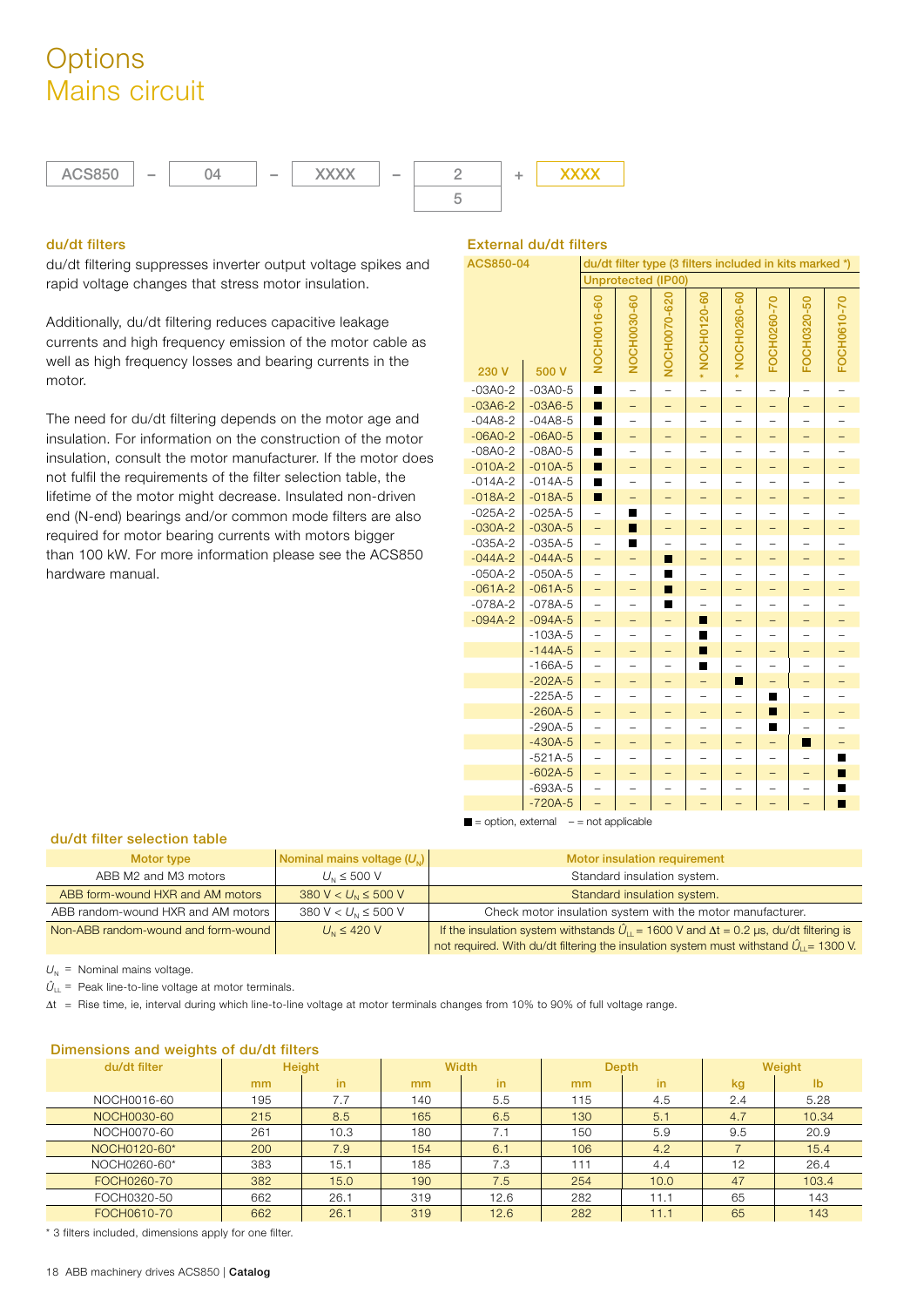# **Options** PC tools

### **DriveStudio**

User-friendly PC tool for quick drive startup, drive tuning and advanced programming tasks.

### **Startup and maintenance tools:**

- − Fast parameter navigation
- − Parameter setting
- − Data logging and online drive signal monitoring of multiple signal channels for drive tuning
- − Backup and restore tool for drive parameter and DriveSPC program cloning
- − Case sensitive help with detailed descriptions of drive parameters, events and functions
- − Overview of the drive performance and status

### **DriveSPC**

DriveSPC is a programming tool that enables easy modification or extension of drive functionality:

- − Simple, easy-to-learn function block interface showing drive firmware functions, signals and parameters
- − Easy to add user-defined function block programs even on the fast time levels of the drive control
- − Function block programming with standard IEC61131 function block library
- − Professional programming environment with hierarchy levels, custom circuits, user parameters and copy protection of DriveSPC programs

### **DriveSize**

DriveSize is a PC program for helping the user select the optimal motor, frequency converter and transformer, especially in the case where a straightforward selection from a catalog is not possible. Additionally it can be used to compute currents, network harmonics and to create documents about the dimensioning based on actual load.

DriveSize contains the current versions of the ABB motor and AC drive catalogs.

The default values make DriveSize simple to use, and the user is provided with ample options for drive selection. The shortcut keys make drive selection easy while giving the optimal dimensioning result. A manual selection mode is also supported.

### **DriveSize features:**

- − Selects the optimal motor, drive unit, supply unit and transformer
- − Calculates network harmonics for a single supply unit or for the whole system
- − Allows importing of own motor database
- − Supplies dimensioning results in graphical and numerical format
- − Prints and saves the results

![](_page_18_Figure_26.jpeg)

![](_page_18_Figure_27.jpeg)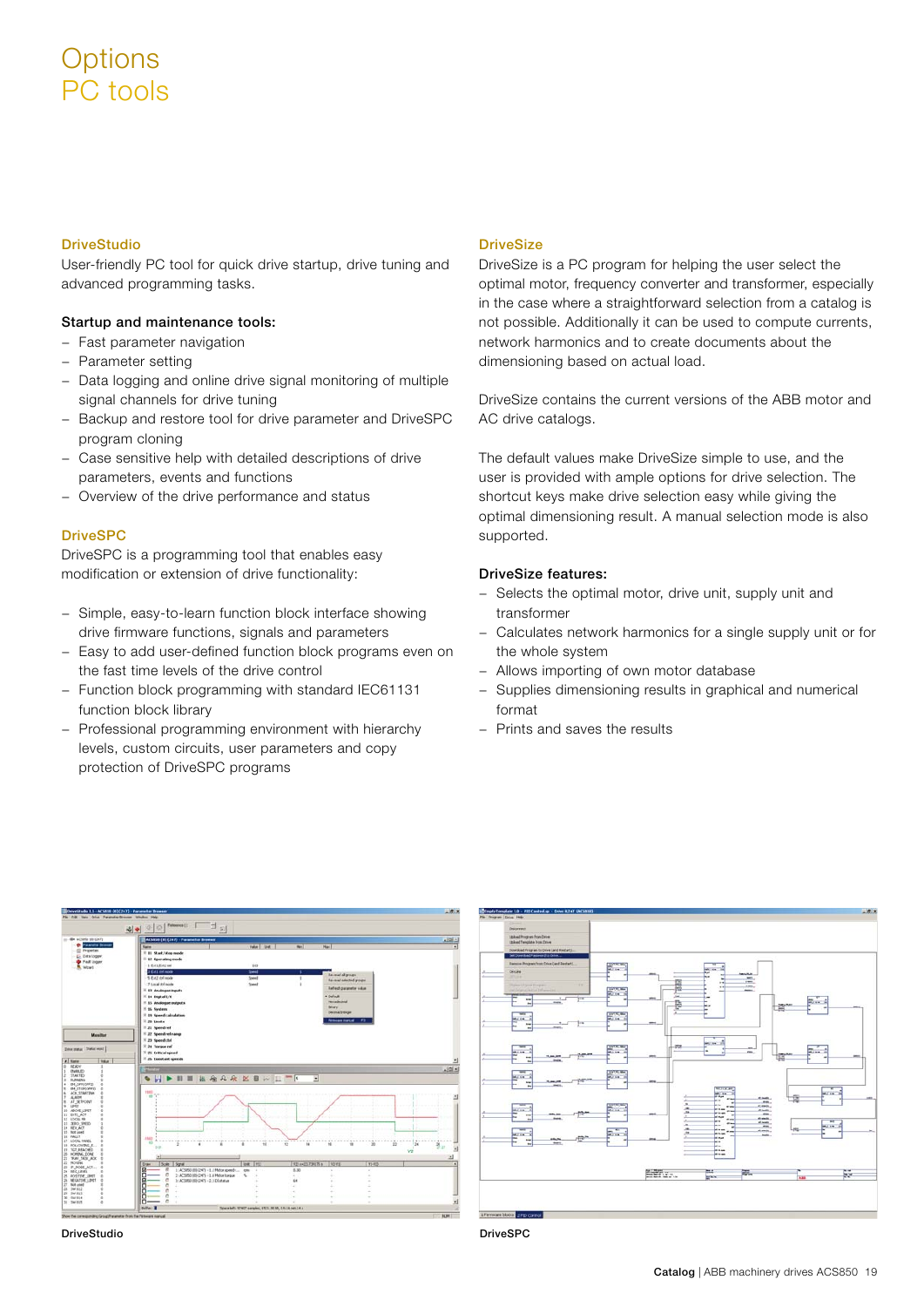# **Options** Crane control program (+N5050 +N3050)

#### **Dedicated AC drives for standalone crane applications**

Standalone cranes that require independent movements can benefit from using ACS850 with crane control program. This combination provides stepless speed and torque control of the crane along with control of the mechanical brake and other crane functionality.

Crane applications that can benefit from these functions, whether new or retrofit are:

- − Tower cranes in hoist, trolley and slew motions
- − Industrial cranes in hoist, trolley and long travel motions

### **Flexible usability with the crane control program**

The ready-made crane control program can interface with analog, digital or fieldbus systems, enabling a wide range of connectivity for start, stop and reference change signals. The program includes four different user sets for customizing the parameter settings for multiple configurations. Each user set includes two different control places and an overriding emergency control place.

#### **Crane control program features**

- − Mechanical brake control for improved safety
- − Reference handling flexibility with joystick
- − Enhanced safety with motor speed matching and overspeed protection
- − Load speed control optimizes crane capacity
- Safety control to keep the crane within limits (slowdown end limit)
- Slack rope detection to increase safety on crane drums
- − Function block programming for extended functions (SPL)
- − Homing mode for defining position of crane or hook
- − Crane load analyzer to monitor loading
- − Maintenance counters
- Support for conical motors
- − Brake match for improved safety with mechanical brakes

#### **Ordering**

The crane control program can be ordered using option code +N5050 for crane control program and +N3050 for crane technology library.

![](_page_19_Picture_23.jpeg)

![](_page_19_Picture_24.jpeg)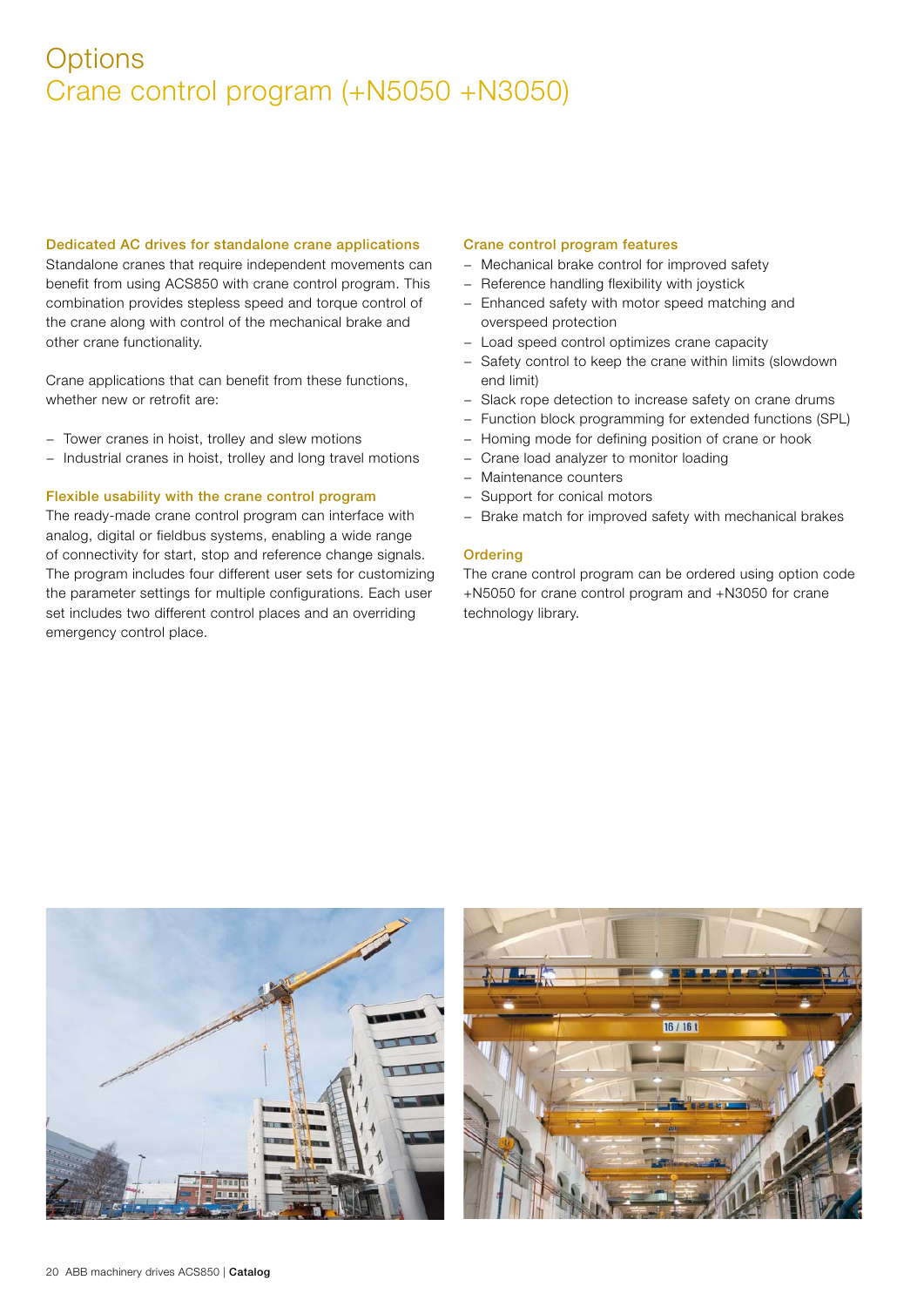# **Options** Synchronous reluctance motor and drive package (+N7004)

### **SynRM - Synchronous reluctance motor and drive package**

Optimized solution for speed controlled applications offering compact design and high efficiency:

- − The performance of permanent magnet motors without the use of magnets
- − The ease of use of induction motor and drive packages
- − Can be used in all general-purpose industrial applications such as pumps, fans and compressors
- − The motor is optimized for variable speed drive operation not suitable for direct-on-line fixed-speed operation

### **Ordering**

The ACS850 machinery drive with direct torque control (DTC) supports the new synchronous reluctance motors. The SynRM motor control can be ordered using the option code +N7004. For current motor availability please contact your local ABB representative.

![](_page_20_Picture_9.jpeg)

![](_page_20_Picture_11.jpeg)

ABB synchronous reluctance motor **Synchronous reluctance motor and ACS850**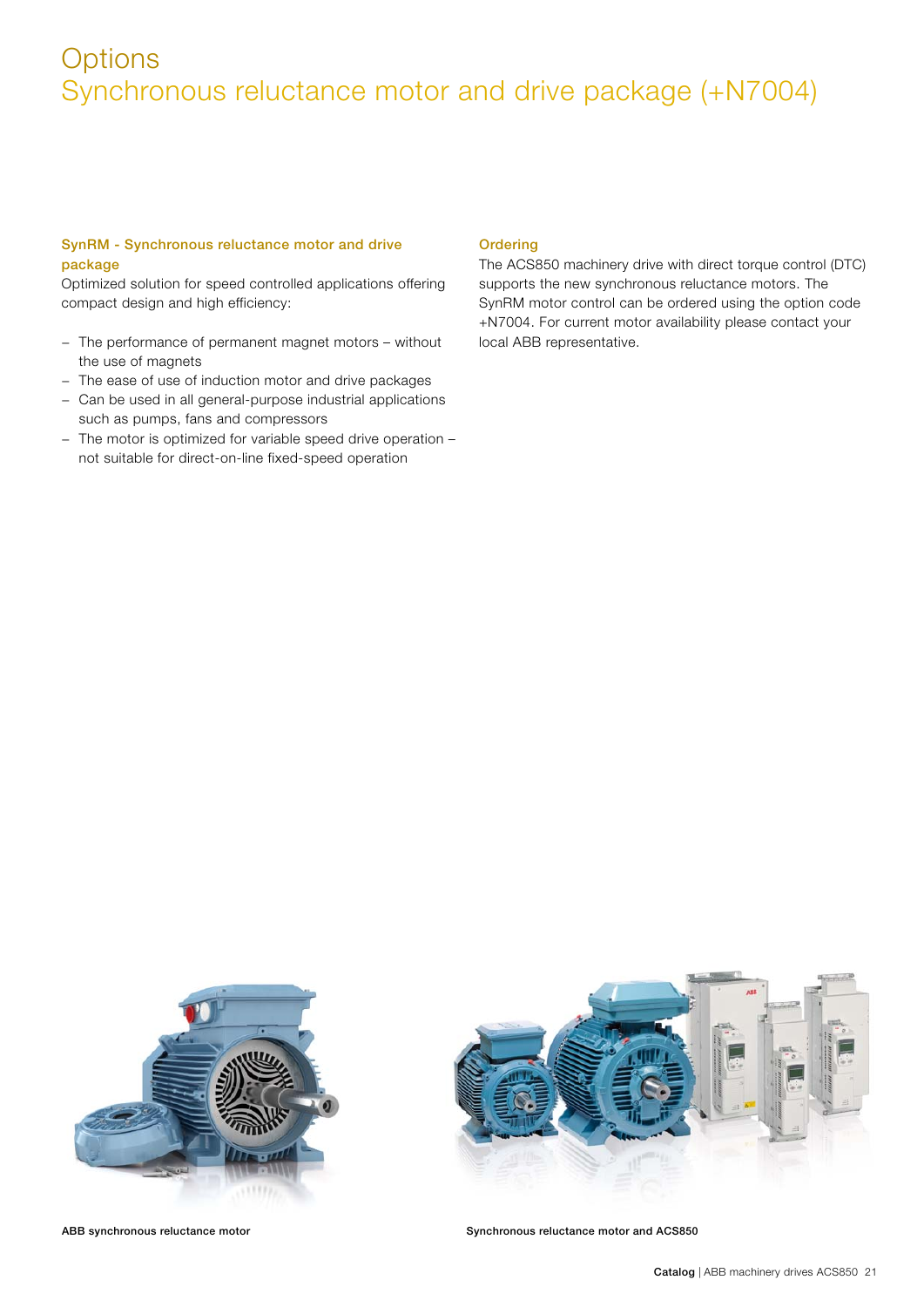# **Options** Remote monitoring and diagnostic tools

#### **SREA-01 enables remote access**

With drives increasingly being installed in remote locations, it is vital that operational and process data is monitored locally in real time and transmitted to a central location for analysis. Often there is no qualified service personnel stationed at these sites, which makes remote monitoring and diagnosis of the drive and application crucial to process availability. The SREA-01 Ethernet adapter performs all these remote access tasks.

Designed as an optional remote interface module for the drives, the SREA-01 can send process data, data logs and event messages independently, without a PLC or a dedicated on-site computer, and has an internal web server for configuration and drive access.

#### **Connecting multiple drives to an Ethernet or GPRS network**

In addition to a standard Ethernet port, the SREA-01 has a serial port for connection to a standard GSM/GPRS modem for Internet connectivity in isolated places. The modem connection enables sending e-mail or SMS messages, uploading data files by FTP, or accessing the SREA-01 web pages.

The SREA-01 is connected to the panel port, or alternatively to the Modbus interface, of a drive. A maximum of 10 drives can be connected to a single SREA-01 module over Ethernet or EIA-485 serial communication networks. Simultaneous use of the two connection methods is possible, allowing access to different types of drives. In addition, Modbus TCP commands from a PLC to a drive are supported in the remote monitoring mode.

### **Collecting data logs and integrating drive data in SCADA applications**

For collecting data from the drive, process or data analysis, the SREA-01 has a configurable data logger that can store values from the devices to a file, with sample intervals between ten seconds and one hour. The files are stored internally for visualization with a web browser. Data in standard comma separated values (CSV) file format can be imported to applications such as Microsoft Excel for processing.

The collected data logs can be sent by e-mail or FTP, either through a local area network or the Internet. The sending interval can be configured by the user with logs sent, for example, hourly or weekly. In addition to its data logging functionality, the SREA-01 also has an internal Modbus TCP gateway, providing a standard interface that can be used by supervisory control and data acquisition (SCADA) applications to display drive information in real time.

### **Receiving event messages and alarms, and accessing the drive remotely**

The SREA-01 can be used to monitor the drive and application parameters such as process temperatures, and send alarm messages to maintenance personnel if a set limit is exceeded. Event and alarm messages are sent as SMS messages or by e-mail using the user´s own messages. The event conditions and messages can be configured by the user to make them suitable for a number of applications.

At any time, the internal web server of the SREA-01 provides an intuitive user interface for accessing the drives. Travel to sites can often be avoided by using a standard web browser to view and change the drive parameters, monitor the status of all connected devices, and browse the actual faults or history of the installation.

![](_page_21_Picture_13.jpeg)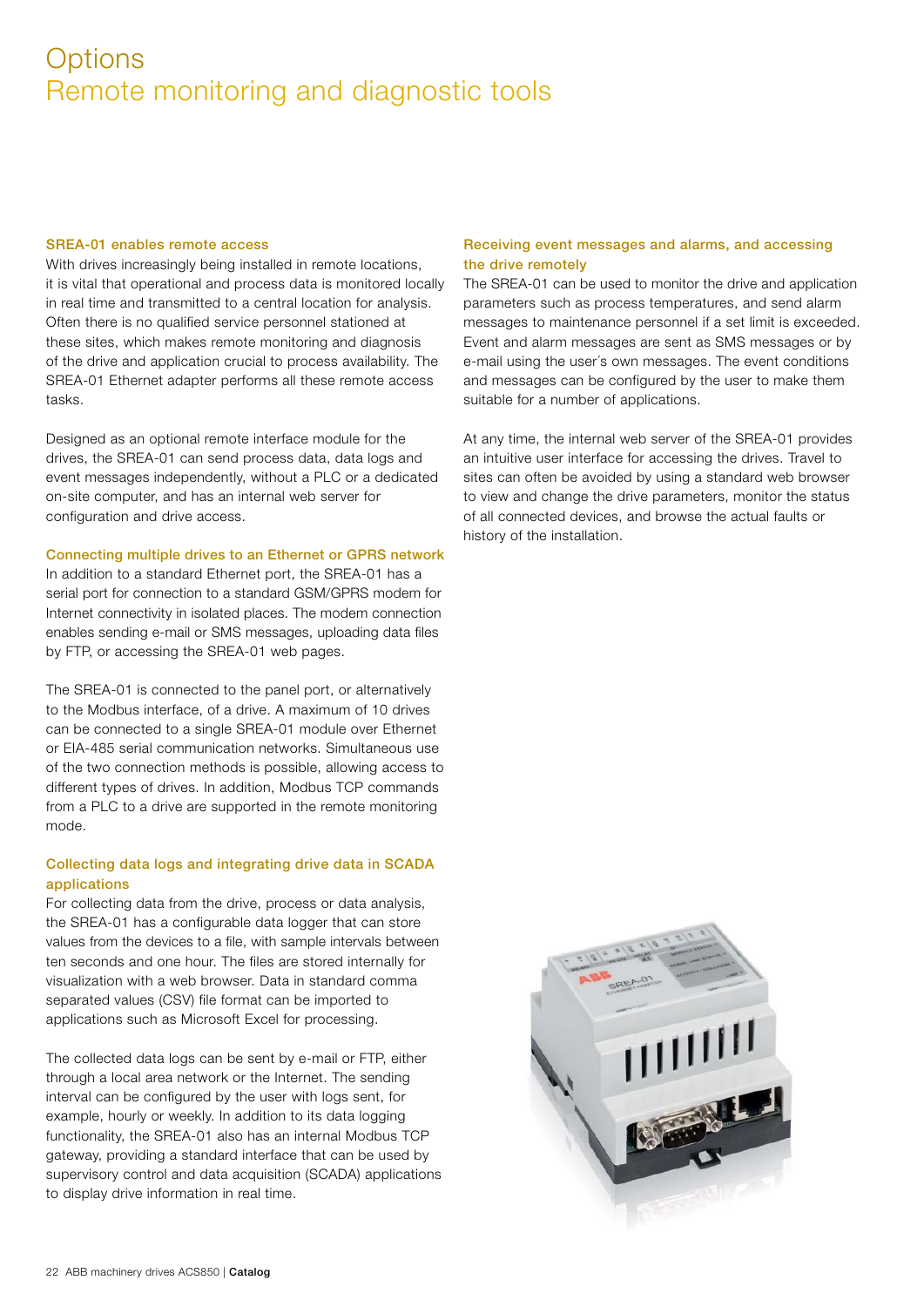## Expertise at every stage of the value chain

![](_page_22_Figure_1.jpeg)

Whether you operate in industry, commerce or a utility your aims remain the same: to keep your motor-driven applications running consistently and efficiently. The life cycle services for ABB drives can help you achieve these aims by maximizing the uptime of your process while ensuring the optimum lifetime of ABB drives in a predictable, safe and low-cost manner.

The life cycle services for ABB drives span the entire value chain, from the moment you make the first enquiry about a drive through to its disposal and recycling. Throughout the value chain, ABB provides training and learning, technical support and contracts. All of this is supported by one of the most extensive global drive sales and service networks.

# Secure uptime throughout the drive life cycle

ABB follows a four-phase model for the life cycle management of its drives. The life cycle phases are active, classic, limited and obsolete. Within each phase, every drive series has a defined set of services.

The four-phase drive life cycle management model provides you with a transparent method for managing your investment in drives. In each phase, you clearly see what life cycle services are available, and more importantly, what services are not available. Decisions on upgrading, retrofitting or replacing drives can be made with confidence.

![](_page_22_Figure_7.jpeg)

### **ABB drive life cycle management model**